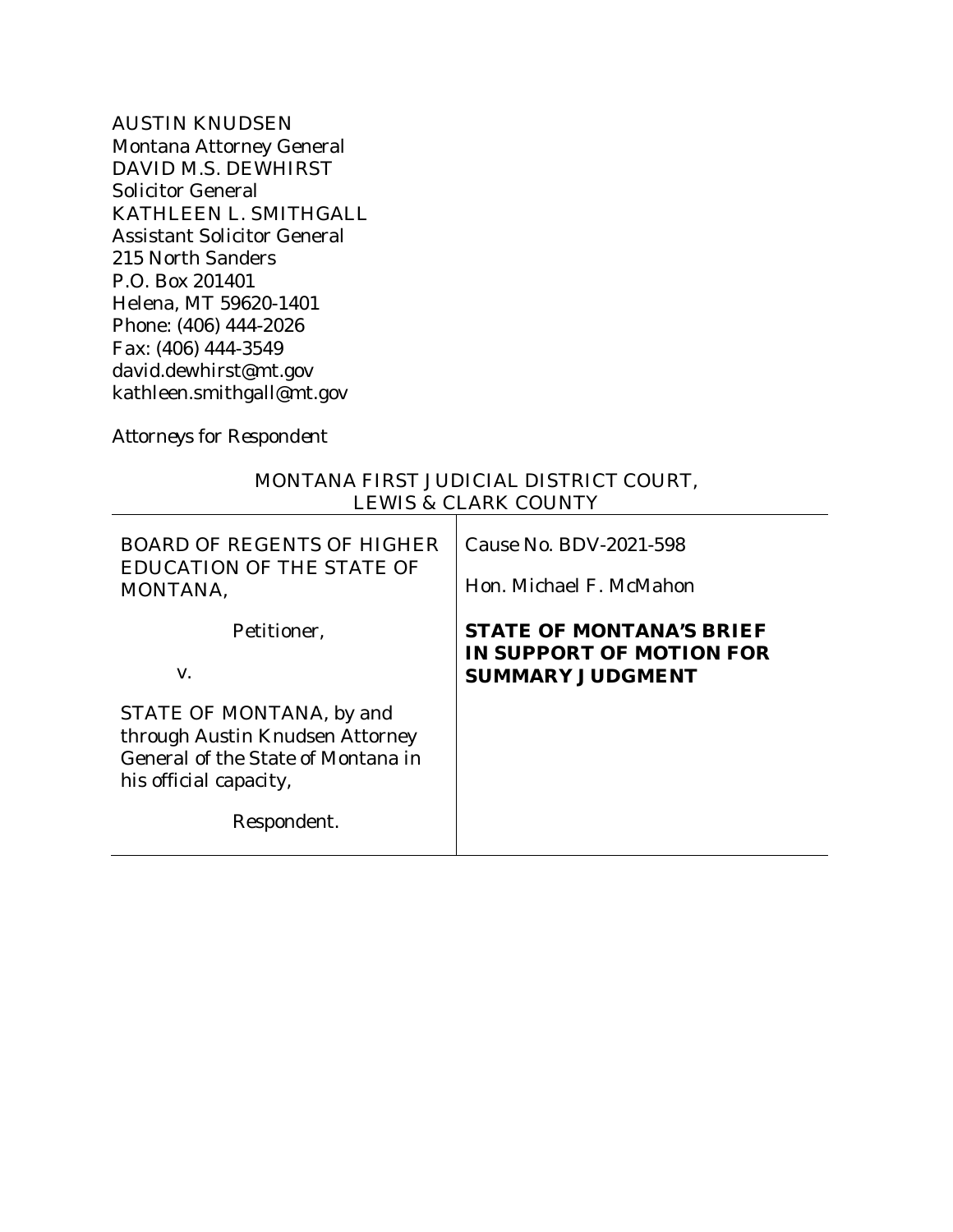## **TABLE OF CONTENTS**

| $\mathbf{I}$ . |           |                                                                       |  |
|----------------|-----------|-----------------------------------------------------------------------|--|
| II.            |           |                                                                       |  |
|                | A.        |                                                                       |  |
|                | <b>B.</b> | The Board Does Not Have Exclusive Authority to Regulate Firearms      |  |
|                | C.        | The Legislature's Authority is Superior to the Board's Authority With |  |
|                |           |                                                                       |  |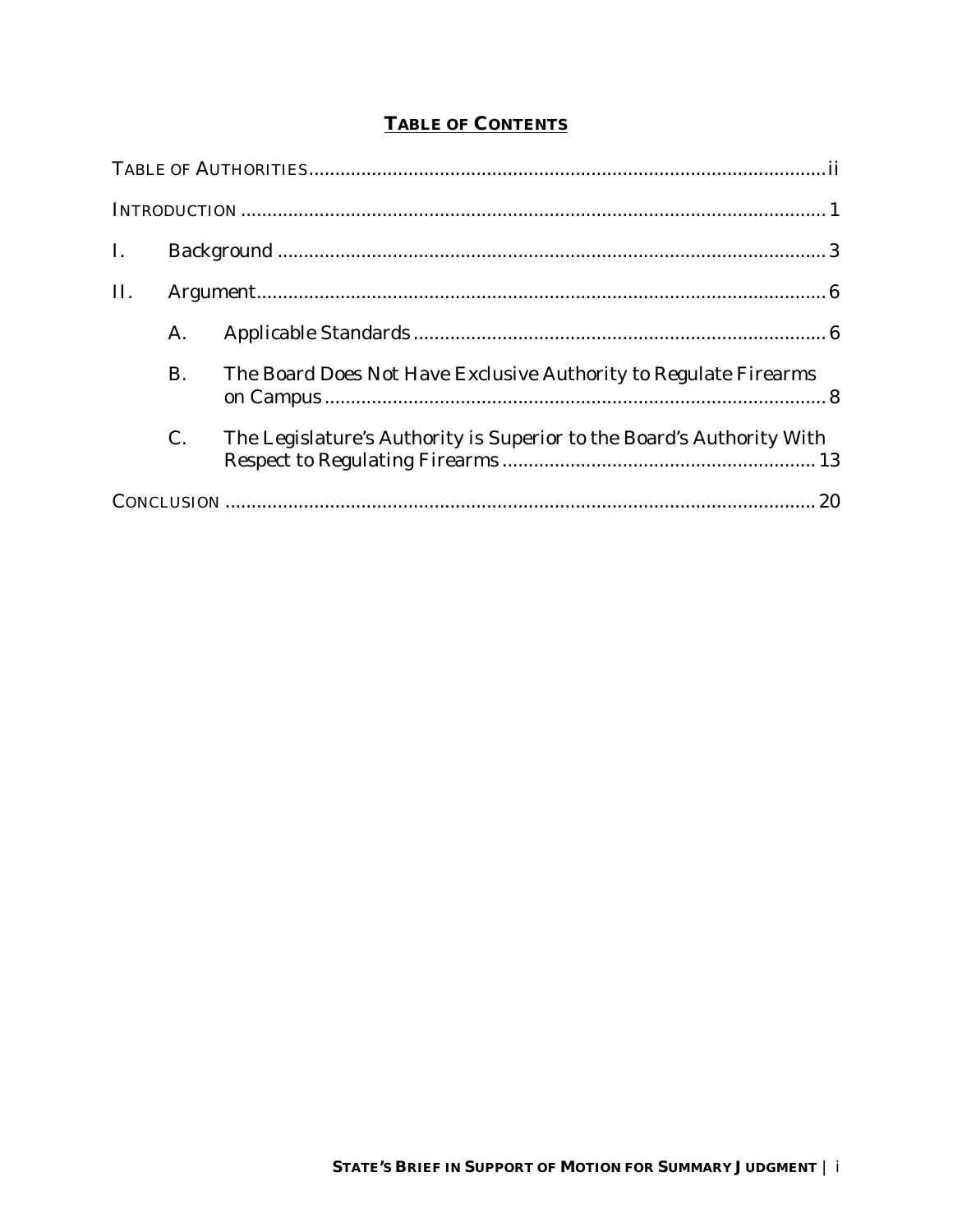## **TABLE OF AUTHORITIES**

# **Cases**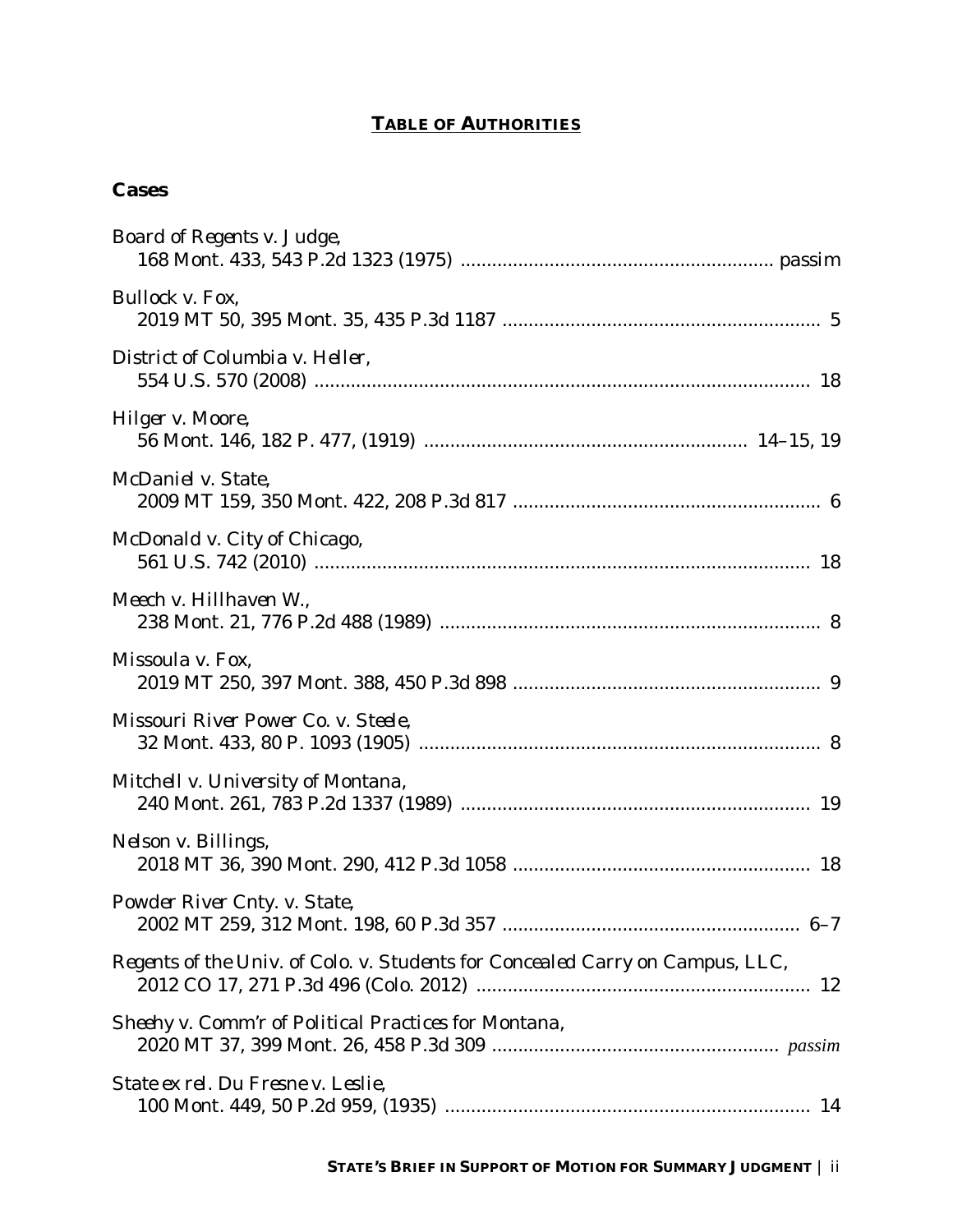| State ex rel. Hinz v. Moody,                     |  |
|--------------------------------------------------|--|
| State ex. rel. Corry v. Cooney,                  |  |
| State ex. rel. Evans v. Stewart,                 |  |
| <i>State v. Andre,</i>                           |  |
| State v. Dixon,                                  |  |
| The Duck Inn v. Mont. State University-Northern, |  |
| Yellowstone Valley Elec. Coop. v. Ostermiller,   |  |

# **Other Authorities**

| Montana Code Annotated      |  |
|-----------------------------|--|
|                             |  |
|                             |  |
|                             |  |
|                             |  |
|                             |  |
|                             |  |
|                             |  |
|                             |  |
|                             |  |
|                             |  |
|                             |  |
|                             |  |
|                             |  |
| <b>Montana Constitution</b> |  |
|                             |  |
|                             |  |
|                             |  |
|                             |  |
|                             |  |
|                             |  |
|                             |  |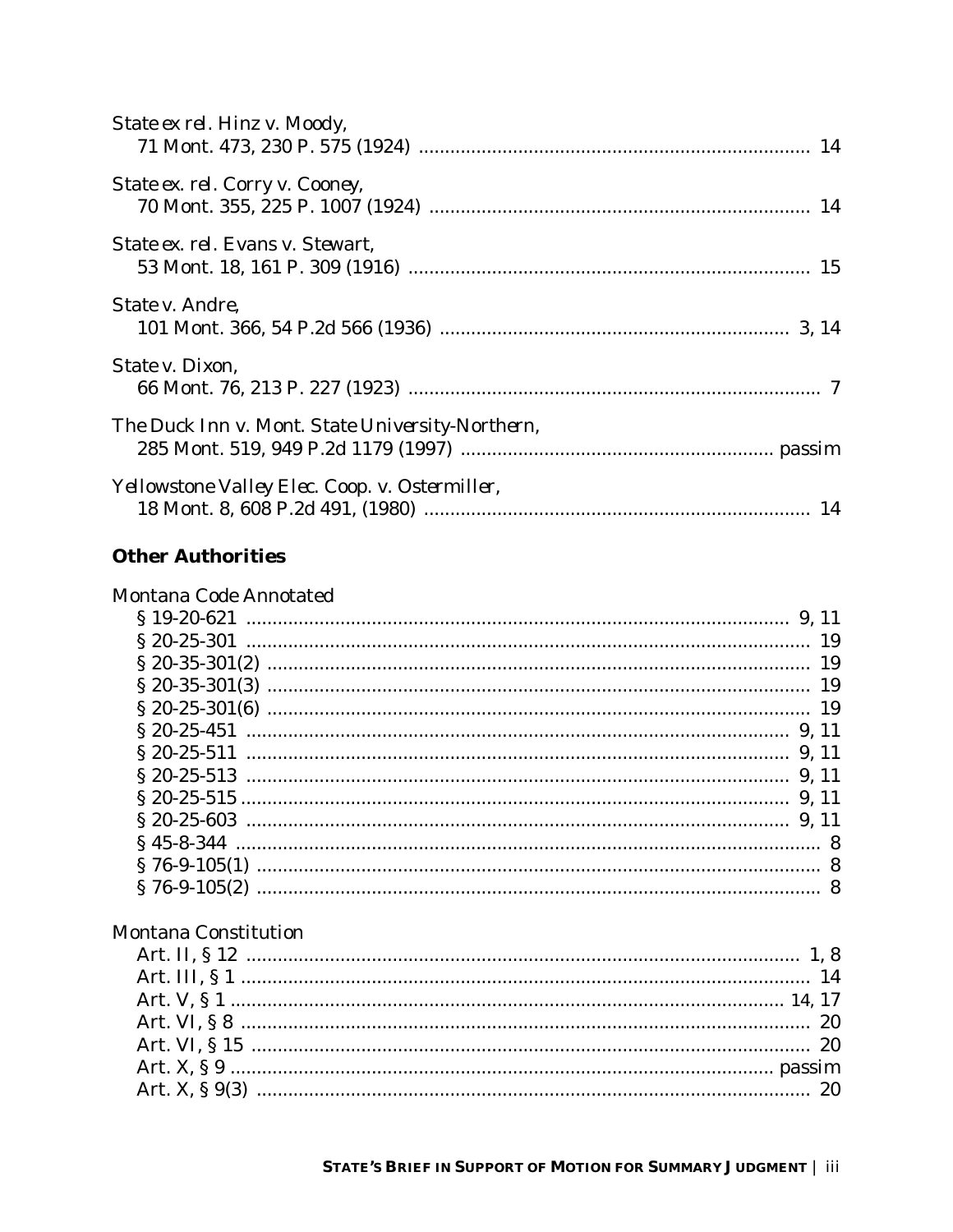| <b>Montana Rules of Civil Procedure</b> |  |
|-----------------------------------------|--|
|                                         |  |
| <b>United States Constitution</b>       |  |
| <b>Other State Statutes</b>             |  |
|                                         |  |
|                                         |  |
|                                         |  |
|                                         |  |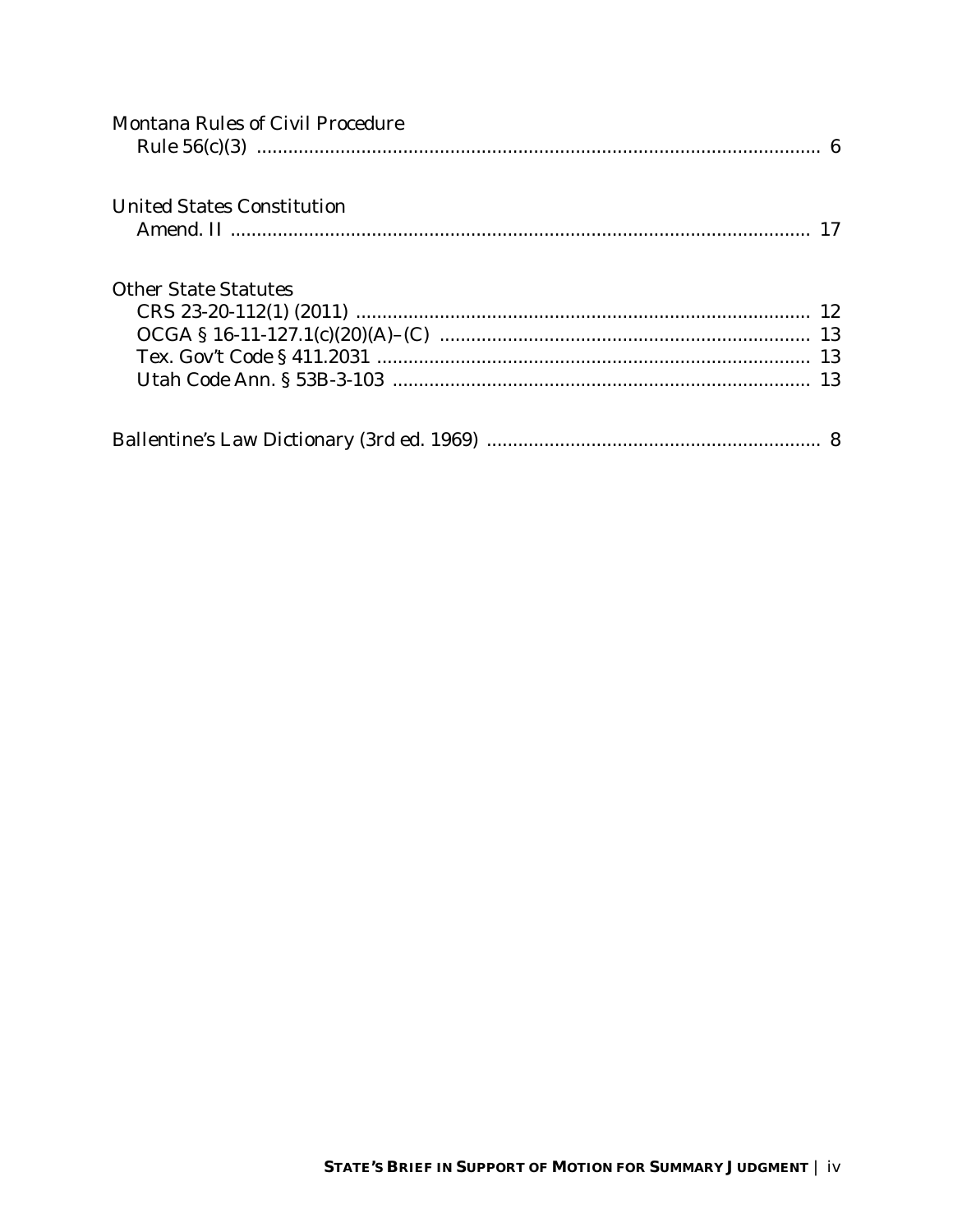#### **INTRODUCTION**

The Montana Legislature passed HB 102, An Act Generally Revising Gun Laws ("HB 102"), which the Governor signed into law on February 18, 2021. HB 102's purpose "is to enhance the safety of people by expanding their legal ability to provide for their own defense by reducing or eliminating government-mandated places where only criminals are armed and where citizens are prevented from exercising their fundamental right to defend themselves and others." HB 102, § 1. The Legislature intended to "reduce or remove provisions of law that limit or prohibit the ability of citizens to defend themselves by restricting with prior restraint the right to keep or bear arms" including on Montana University System ("MUS") campuses. *Id.* § 2. With only a few exceptions, *see id.* §§ 4 and 6(2), the Legislature removed existing regulations and made the right to "bear arms"—guaranteed in Article II, § 12 of the Montana Constitution—the rule. So HB 102 is unique. It doesn't create new rights. It eliminates state and local regulations that inhibit the full exercise of a constitutional right. And while the Legislature acknowledged the authority of the Board of Regents (the "Board") under Article X, § 9, it noted rightly that this authority does not grant the Board power "to affect or interfere with the rights the people have reserved to themselves." HB 102, § 3.

Section 4 of HB 102 addresses concealed weapons and allows any person with a valid permit to carry a concealed weapon anywhere in the state except in locations expressly noted in Section 4. MUS facilities are no longer included in this list, meaning individuals who are lawfully permitted to carry a concealed weapon may do so on MUS campuses. HB 102, § 4. Section 8 of HB 102 addresses open carry and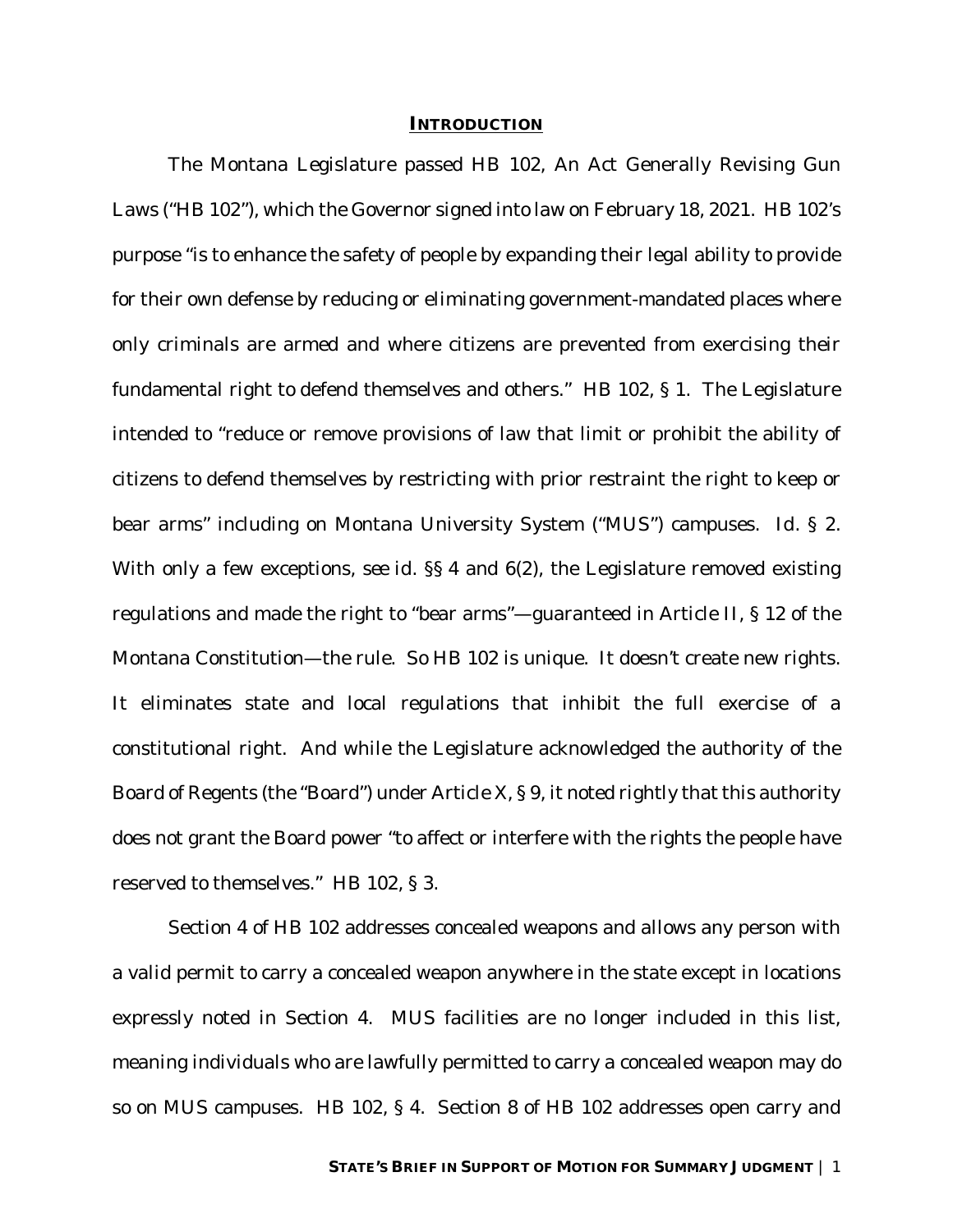removes statutory language that previously authorized the Board and other postsecondary institutions to regulate or prohibit it on MUS property. Together, these provisions invalidate the Board's policy, which prohibited the open or concealed carrying of any firearms on all MUS campuses. Montana Board of Regents of Higher Education, Policy 1006: Security and Law Enforcement Operations (revised May 25, 2012) ("Policy 1006").

Contrary to what the Board suggests in its Petition, *see* Petition ¶¶ 31–34, HB 102 does not divest or invade the Board's authority to "supervise, coordinate, manage and control the Montana university system." MONT. CONST. ART. X, § 9. Consistent with caselaw, the Board may exercise control over the financial, academic, and administrative direction of the MUS. And in the absence of contrary state law, the Board may presumably regulate—within constitutional limits—firearms on MUS campuses. But the Board's authority to regulate firearms is limited and nonexclusive; when the Legislature, by statute, regulates the same subject matter—as it did with HB 102—the Board's regulations must give way. It is well settled that the Montana Constitution and state laws constrain the Board's authority. *See Board of Regents v. Judge*, 168 Mont. 433, 449, 543 P.2d 1323, 1332 (1975) ("The Regents are a constitutional body in Montana government subject to … the public policy of this state."); *Sheehy v. Comm'r of Political Practices for Montana*, 2020 MT 37, ¶ 41, 399 Mont. 26, 458 P.3d 309 (McKinnon, J., concurring) ("The Board cannot abridge rights protected by the federal or state constitutions, and is subject to state legislation enforcing state-wide standards for public welfare, health, and safety."). HB 102 which regulates firearm possession for self-defense on public property—is a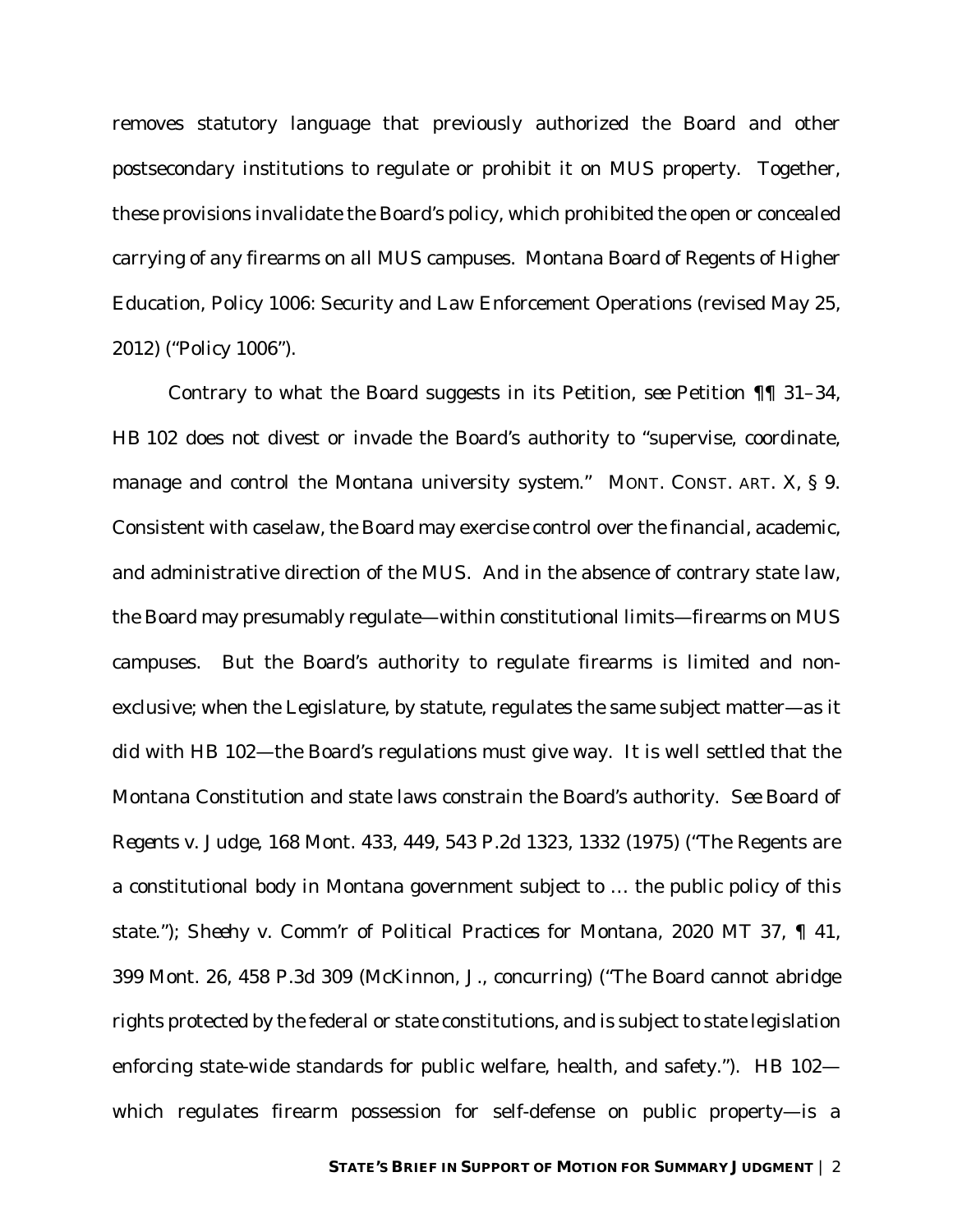quintessential exercise of the State's police power to make laws for the public welfare, health, and safety. The Legislature wields that power, not the Board. *See State v. Andre*, 101 Mont. 366, 371, 54 P.2d 566, 570 (1936).

Even so, HB 102 still empowers the Board to regulate firearms under certain circumstances, including prohibiting possession at campus events where alcohol is being served or at athletic and entertainment events that are open to the public and have armed security on site. *See* HB 102, § 6 (but noting that any regulation must still be consistent with the Montana Constitution).

The Legislature was well within its constitutional authority to enact HB 102, and the Board—like any other subsidiary of the Executive Branch—must yield to this exercise of power. Accordingly, the State is entitled to summary judgment.

## **I. Background**

After the Legislature passed HB 102, the Office of the Commissioner of Higher Education and the University of Montana Police Department took action to implement its new directives.<sup>1</sup> But the Board did not take action for three months until it met on May 19, 2021, to consider challenging HB 102. The following day, the Board filed a last-minute request with this Court to preliminarily enjoin HB 102 during the pendency of this litigation, and the Court obliged.

<sup>1</sup> The Office of the Commissioner of Higher Education published a draft policy for the Board of Regents to consider. *Draft Policy Recommendation*, Montana University System (last visited Sept. 15, 2021), https://www.mus.edu/board/draft-policyrecommendation.html. The University of Montana Police Department also published campus firearms rules, acknowledging the changes set forth in HB 102. *UM Campus Carry Information*, University of Montana (last visited Sept. 15, 2021), https://www.umt.edu/police/campus-carry/default.php.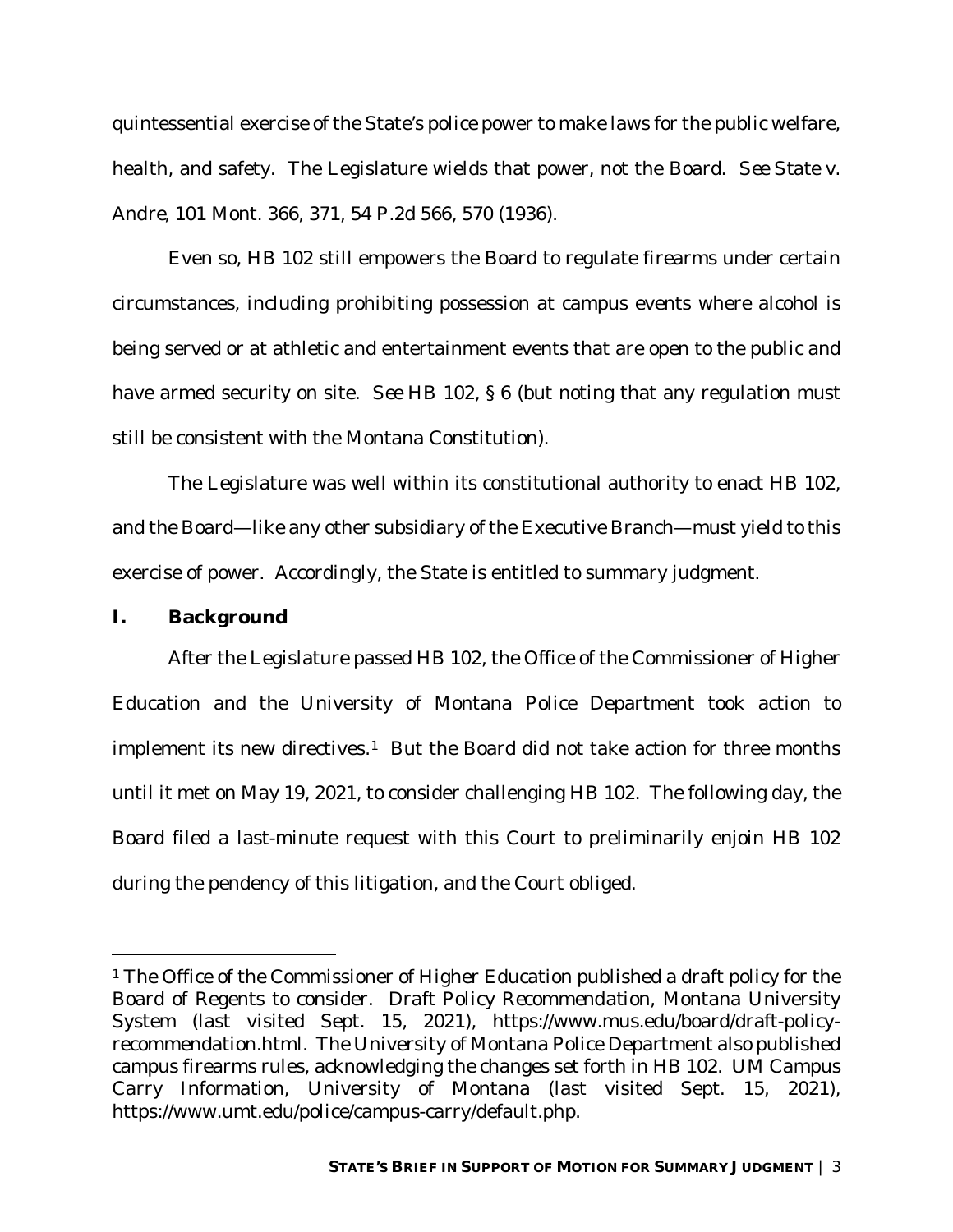HB 102 protects the right of people to protect themselves. HB 102 § 1; *see also*  HB 102: Hearing Before the House Judiciary Committee, 67th Leg. (2021) (Statement of Rep. Seth Berglee). The need for self-defense is not hypothetical. *Id.* From 2017 to 2019, Montana State University-Bozeman and University of Montana-Missoula reported a combined 49 rapes, 4 robberies, and 20 aggravated assaults on their campuses.2 *Campus Safety and Security*, U.S. Dep't of Educ. (last visited Sept. 10, 2021), https://ope.ed.gov/campussafety/#/institution/details (compiling data reported by individual universities). And these were only the incidents the universities selfreported. One of these incidents involved an individual who assaulted two separate parties hiking near the University of Montana's campus in the middle of the afternoon. Petition of Intervenor David Diacon [Dkt. 13] at 2–3. The attacker was known to Missoula Probation and Parole, Missoula Police Department, Missoula mental health professionals, and university police, yet none of these entities were able to prevent the attacks. *Id.* at 5.

So far in this case, the Board has only discussed the unsupported concerns of students, parents, and campus leaders about HB 102's implementation. Brief for

<sup>2</sup> In fact, just this week, the University of Montana opened an investigation into an aggravated assault that occurred in a campus residence hall over the weekend. Zoe Buchli, *University of Montana police investigating assault in campus residence hall*, Helena Independent Record (Sept. 14, 2021), https://helenair.com/news/state-andregional/university-of-montana-police-investigating-assault-in-campus-residencehall/article\_ef973769-6348-5398-911a-2d8580d5efcd.html.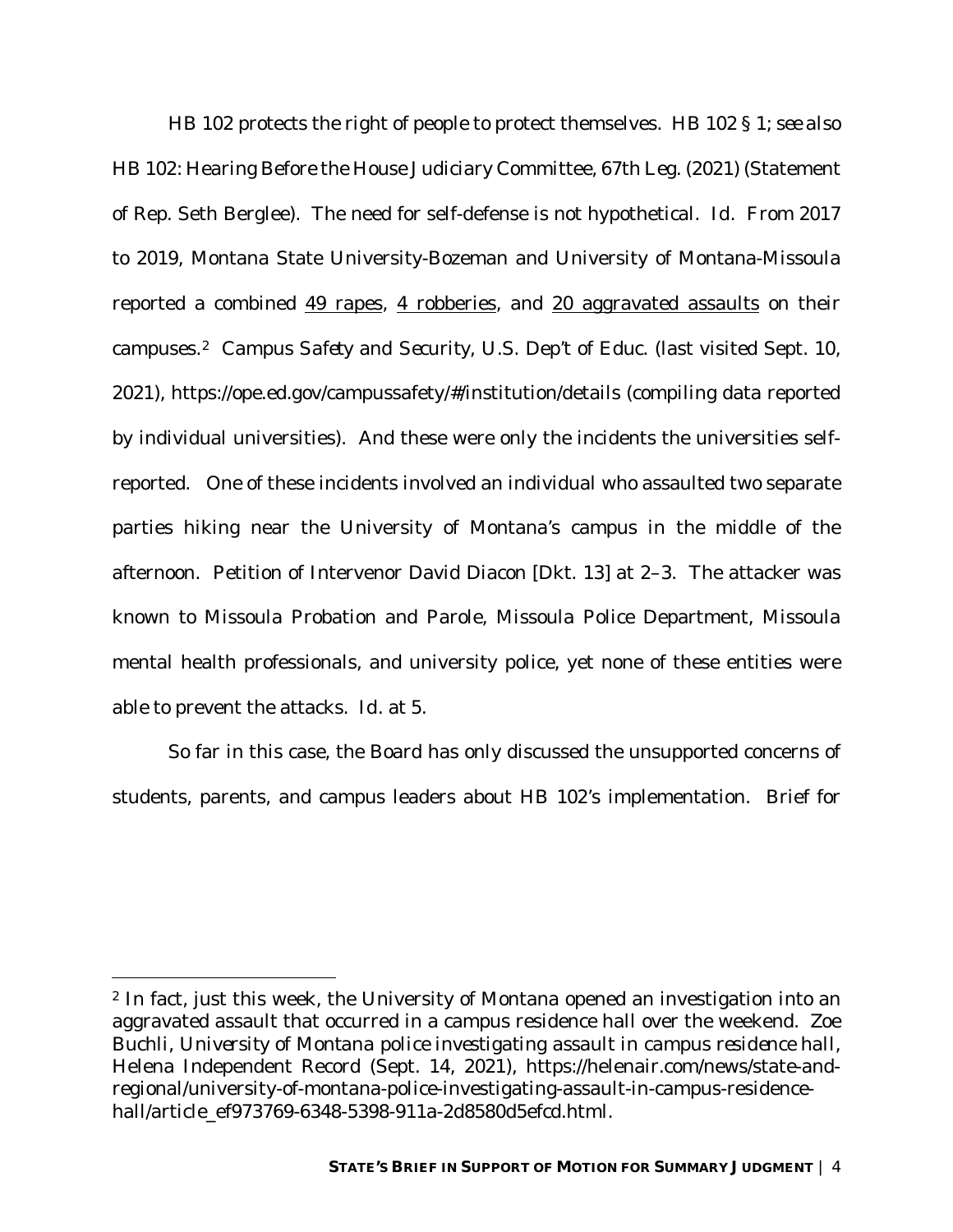TRO Show Cause [Dkt. 7] at 11. But these harms are entirely speculative.3 The Board provides no data to show that the presence of concealed firearms on campuses will lead to increased danger or increased suicides. It does not point to this data because no such data exists. In fact, there is data showing that there are no reported instances where a person lawfully carrying a gun has fired the gun while trying to commit a crime or threatening someone else. *What Is The Danger To Allowing Concealed Handguns On University Property?: Shootings By Permit Holders From 2012 To May 2021*, Crime Prevention Res. Ctr. (June 14, 2021), https://crimeresearch.org/2021/06/what-is-the-danger-to-allowing-concealedhandguns-on-university-property-shootings-by-permit-holders-from-2012-to-now/; *see also* HB 102: Hearing Before the Senate Judiciary Committee, 67th Leg. (2021) (Statement of Rep. Seth Berglee).

Utah—one of the states in which concealed carry is permitted on campuses has never reported a problem where a student committed a violation or had to be stripped of her concealed permit. HB 102: Hearing Before the Senate Judiciary Committee, 67th Leg. (2021) (Statement of Rep. Seth Berglee). From 2012 to May 2021, on college campuses across the country that allow the permitted carry of firearms, there were only forty-six cases where someone fired a gun. *What is the* 

<sup>3</sup> The State notes that its choice to decline to cross-examine Plaintiffs' declarant at the preliminary injunction hearing doesn't make her statements any less speculative or hypothetical. Even if her statements were taken as true, they would remain the very type of conjecture that cannot demonstrate cognizable injuries and establish standing. *See Bullock v. Fox*, 2019 MT 50, ¶ 31, 395 Mont. 35, 435 P.3d 1187 ("The alleged injury must be: concreate, meaning actual or imminent, and not abstract, conjectural, or hypothetical[.]").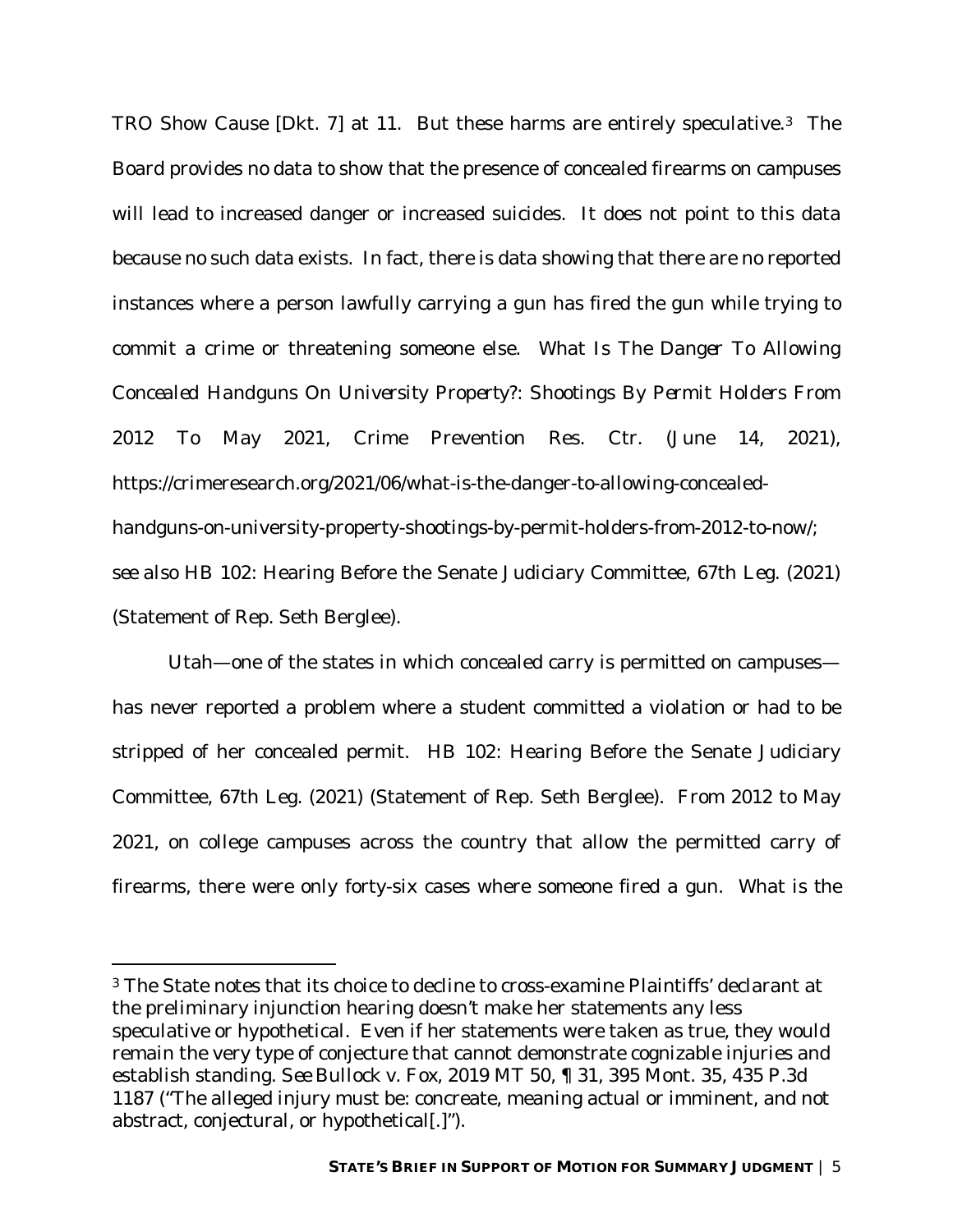*Danger to Allowing Concealed Handguns on University Property?: Shootings By Permit Holders From 2012 to May 2021*, Crime Prevention Research Center (June 14, 2021), https://crimeresearch.org/2021/06/what-is-the-danger-to-allowing-concealedhandguns-on-university-property-shootings-by-permit-holders-from-2012-to-now/. And only seven of those involved individuals with concealed handgun permits. *Id.*

The Legislature considered all this in its deliberations over HB 102. And the Board actively participated in these deliberations, receiving multiple concessions from the Legislature in the final version of HB 102. Now, the Board seeks to destroy what it helped build. The Court should grant summary judgment in favor of the State because HB 102 was a valid exercise of the Legislature's authority and does not improperly infringe on the Board's authority.

#### **II. Argument**

#### **A. Applicable Standards**

Summary judgment is proper where "no genuine issue as to any material fact" exists and the movant is entitled to judgment as a matter of law." Mont. R. Civ. P. 56(c)(3). The moving party bears the initial burden of showing the absence of any genuine issues of material fact and entitlement to judgment as a matter of law. *McDaniel v. State*, 2009 MT 159, ¶ 13, 350 Mont. 422, 208 P.3d 817.

Because this case involves the validity of a statute, the Board must overcome the presumption of constitutionality afforded to HB 102. *Powder River Cnty. v. State*, 2002 MT 259, ¶ 73, 312 Mont. 198, 60 P.3d 357. This is not a toothless presumption. "The constitutionality of a legislative enactment is prima facie presumed," and "[e]very possible presumption must be indulged in favor of the constitutionality of a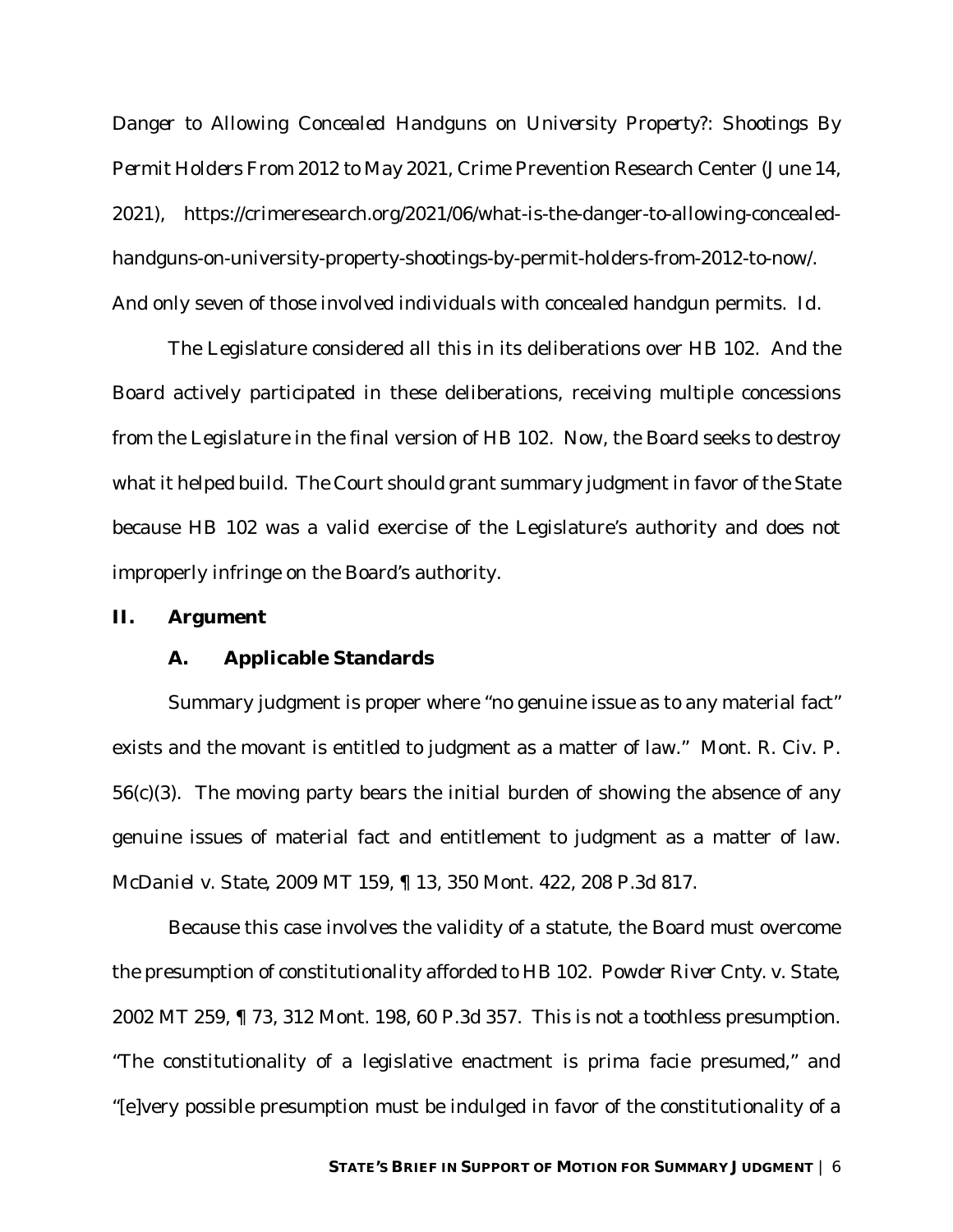legislative act." *Id.* ¶¶ 73–74. The Board must show that the unconstitutionality of the statute appears beyond a reasonable doubt. *State v. Dixon*, 66 Mont. 76, 213 P. 227 (1923), *overruled on other grounds*, *State v. Bd. of Examiners*, 125 Mont. 419, 239 P.2d 283 (1952).

The facts of this case are straightforward. The Board's current policy prohibits firearms on MUS campuses—except for police and security officers. Policy 1006. It is notable that these armed security offices were unable to prevent the 49 rapes, 4 robberies, and 20 aggravated assaults that plagued MUS campuses from 2017 to 2019. *Campus Safety and Security*, U.S. Dep't of Educ. (last visited Sept. 10, 2021), https://ope.ed.gov/campussafety/#/institution/details (compiling data reported by individual universities). In the 2021 legislative session, the Legislature passed HB 102 which prohibits the Board from restricting the possession and carrying of firearms on MUS campuses. While the parties may disagree on the prudence of Policy 1006 and HB 102, the parties agree that Policy 1006 and HB 102 cannot coexist as written. One must yield to the other.

The Board alleges that the Legislature's action infringes on the Board's authority and restricts the Board's ability to regulate firearms on MUS campuses. Petition ¶¶ 25–31. To succeed on the merits of this constitutional claim, the Board must establish either that its authority to regulate firearms on campus is exclusive *or*, if the Board and the Legislature possess concurrent policymaking authority, that the Board's policymaking power with respect to firearms is superior to the Legislature's policymaking power.

The Board can establish neither.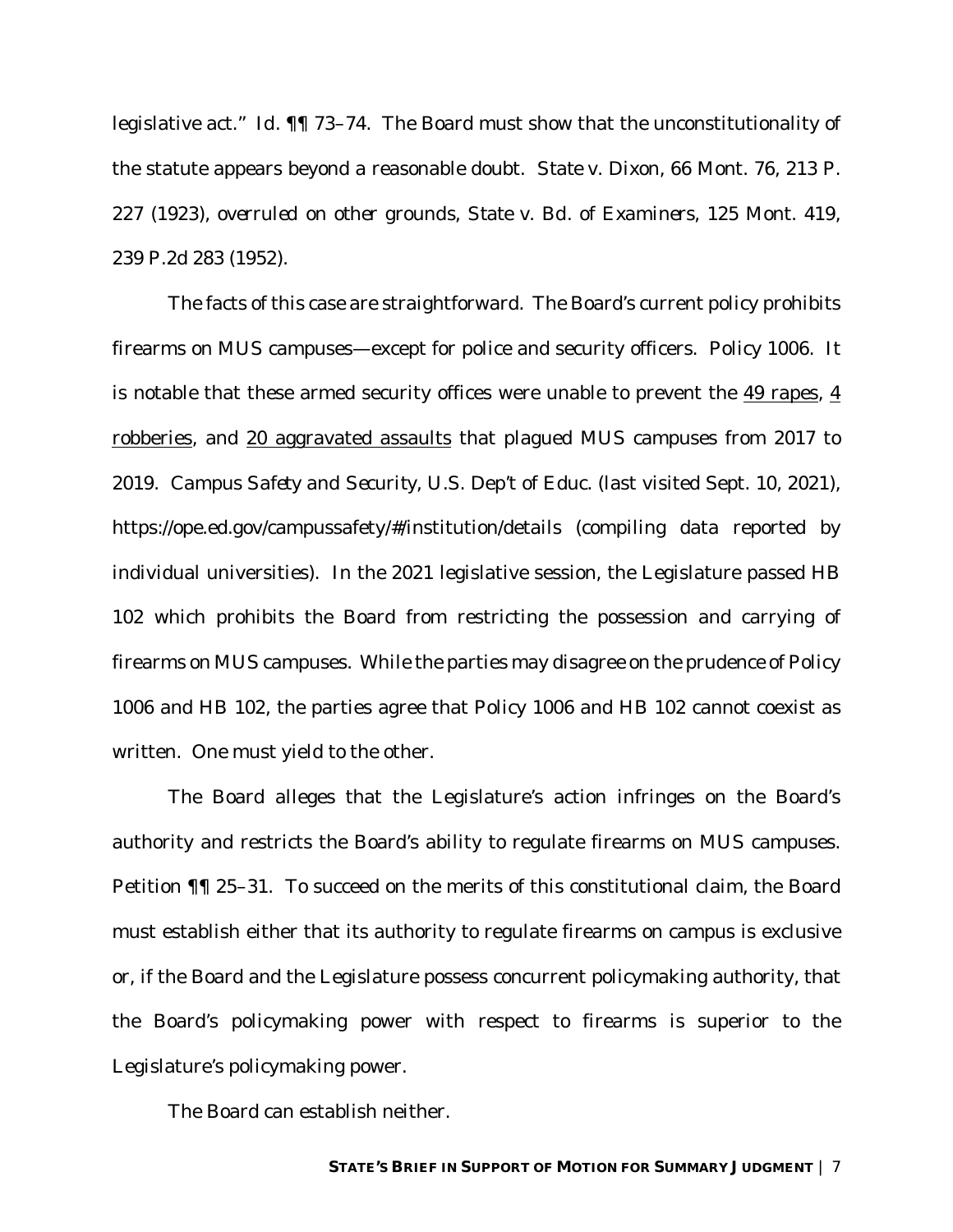## **B. The Board Does Not Have Exclusive Authority to Regulate Firearms on Campus**

Because the Legislature possesses plenary power to pass laws, it has the authority to pass laws about firearms.4 *See Meech v. Hillhaven W.*, 238 Mont. 21, 30– 31, 776 P.2d 488, 493–94 (1989) (citing *Missouri River Power Co. v. Steele*, 32 Mont. 433, 438–39, 80 P. 1093 (1905)); *see also The Duck Inn v. Mont. State University-Northern*, 285 Mont. 519, 523, 949 P.2d 1179, 1182 (1997) ("[T]he public policy of the State of Montana is set by the Montana Legislature through its enactment of the statutes.").The limitation on this authority to regulate firearms is, of course, the Second Amendment of the United States Constitution and Article II, § 12 of the Montana Constitution. The Legislature has exercised its power to regulate firearms on numerous occasions. Among other things, the Legislature establishes the age at which a person can carry or use a firearm, *see* Mont. Code Ann. § 45-8-344, it regulates shooting ranges, § 76-9-105(1)–(2), it restricts felons from possessing firearms, § 45-8-313, it controls the marketing of firearms, § 30-20-106, and it prohibits forced disclosure of firearm ownership in healthcare settings. § 50-16-108. And the Board doesn't challenge these regulations, which clearly apply on MUS property. To the contrary, it is well accepted that the Legislature can regulate firearms everywhere in Montana (save federal property). It is also well accepted that the Legislature can restrict other governmental entities from regulating firearms in a more restrictive

<sup>4 &</sup>quot;Plenary" is defined as "full and complete" and "unabridged." Plenary, Ballentine's Law Dictionary (3rd ed. 1969). "Plenary Power" is defined as "[p]ower as broad as equity and justice require." Plenary Power, Ballentine's Law Dictionary (3rd ed. 1969).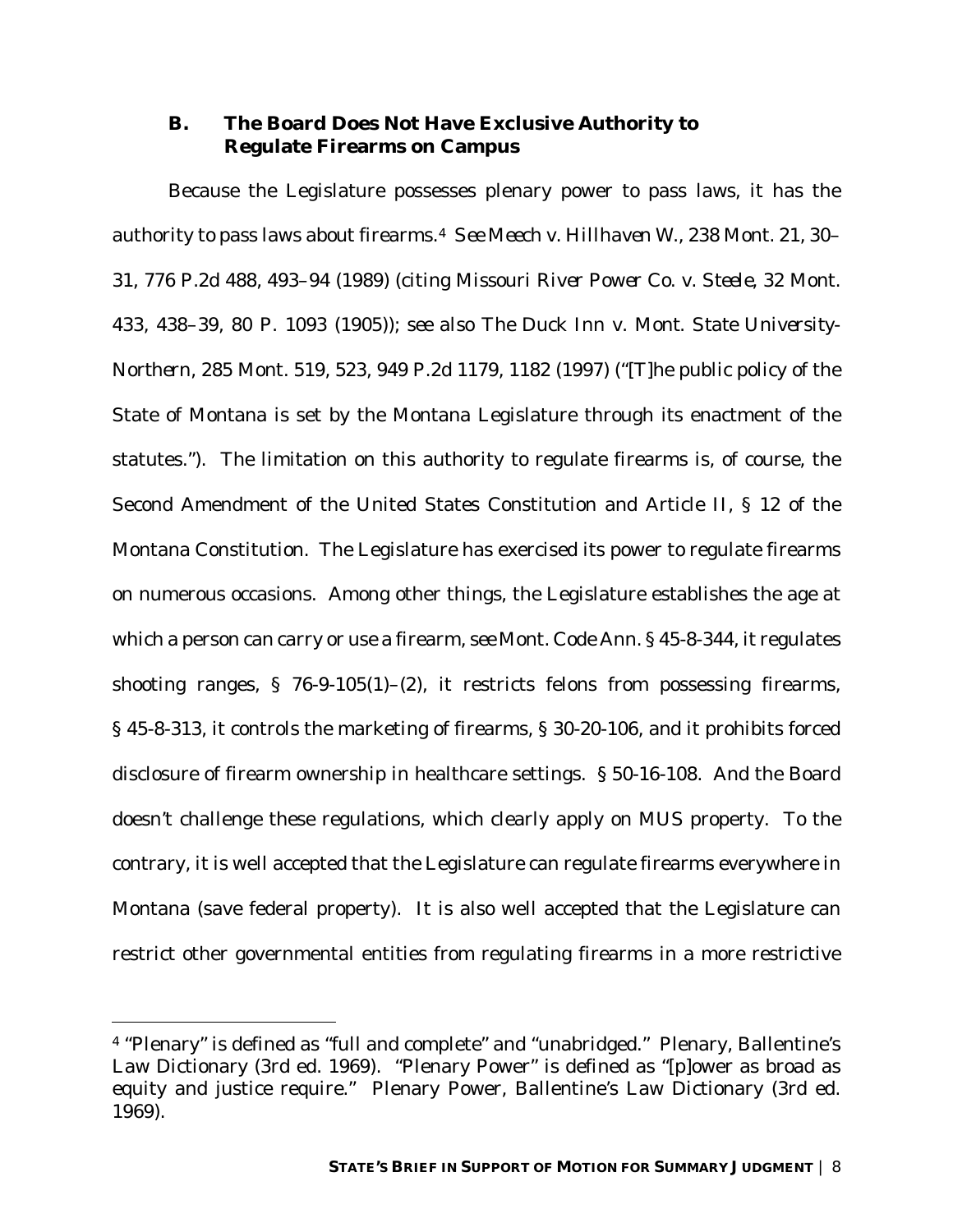manner than the Legislature. *See, e.g.,* M*issoula v. Fox,* 2019 MT 250, ¶ 23, 397 Mont. 388, 450 P.3d 898 (upholding the Legislature's restriction on local government regulation of firearms).

The Legislature can also regulate certain on-campus activities. For example:

- The Legislature requires university employers to contribute to the teachers' retirement system. Mont. Code. Ann. § 19-20-621.
- The Legislature has established rules for releasing student records. § 20-25-515.
- The Legislature protects students' privacy rights. § 20-25-511.
- $\mathbf{r}^{\mathrm{max}}$ The Legislature prohibits university officials from entering student rooms unless they have written permission or there is an emergency. §20-25-513.
- The Legislature regulates student government funding. § 20-25-451.  $\mathbf{r}$

 $\mathbf{r}$ The Legislature regulates required courses for students. § 20-25-603. Each of these laws govern and control the MUS, notwithstanding Article X, § 9's clear language that "[t]he government and control of the [MUS] is vested in a board of regents of higher education which shall have full power, responsibility, and authority to supervise, coordinate, manage and control the [MUS]."

The Montana Supreme Court has only addressed in detail the Board of Regents' authority under Article X, § 9 on three occasions. *See Sheehy*, 2020 MT 37; *Duck Inn,* 285 Mont. 519; *Judge*, 168 Mont. 433. Each case makes clear that the Board's authority over the MUS—in areas subject to the police power of the State is not plenary and exclusive.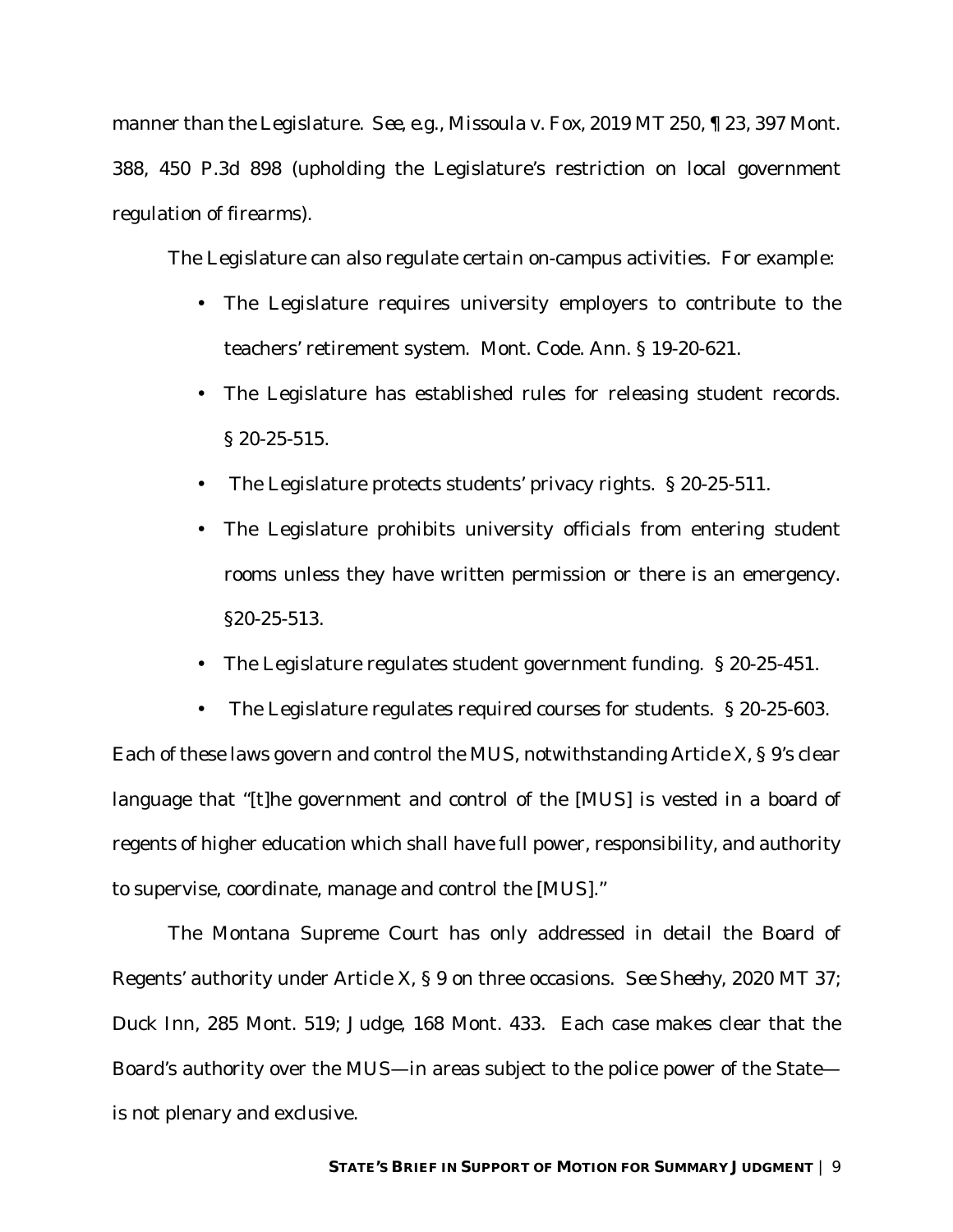Take *Judge*, for example. In this case, the Legislature appropriated monies to the MUS that were contingent upon salary restrictions for university administrators. The Montana Supreme Court made exceptionally clear that the Board of Regents is not a fourth branch of government and that the Board is subject to the "public policy of this state." *Judge*, 168 Mont. at 449, 543 P.2d at 1332. While the "hiring and keeping of competent personnel" is an important priority in higher education and legislative interference is impermissible there, the Legislature can still exercise its authority in ways that may impact the MUS. *Id.* at 443–44, 543 P.2d at 1329–30.

Similarly, in *Duck Inn*, the Court considered the Board's authority to lease and manage campus facilities. Like in *Judge*, the Board was seeking to exercise its authority to manage the *financial*, *academic*, and *administrative* interests of the MUS. Also like *Judge*, *Duck Inn* reaffirmed that the Legislature alone determines the public policy of the State and the Board's authority is limited by this public policy. 285 Mont. at 523–24, 949 P.2d at 1181–82.

*Sheehy* is the Court's most recent decision with respect to the Board's authority, and once again, the Court only considered the Board's authority to manage the *financial* health and safety of the MUS. *See Sheehy*, ¶ 29. In *Sheehy*, the Montana Supreme Court considered the 6-Mill Levy ballot initiative and determined that it was "hardly different" from an ordinary budget request to the Legislature. Supporting this initiative then was the same as supporting any other budget request. Requesting funds from the Legislature or the voting public falls clearly within the Board's duties *and is not otherwise limited by the Legislature*. The Court affirmed that the Board has the authority to ensure the "financial stability of the MUS," which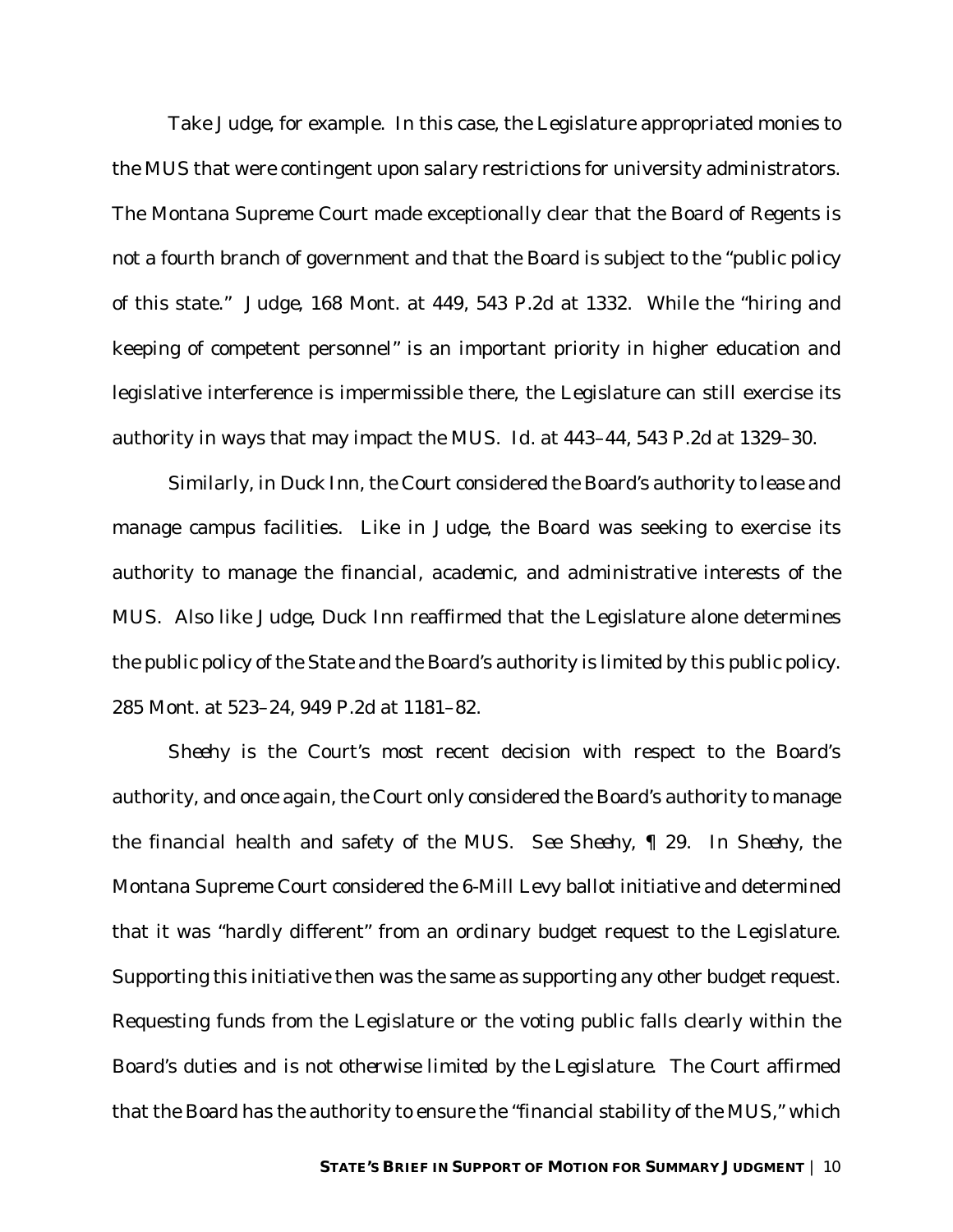is a component of its broader—but still limited—power to ensure the "health and stability of the MUS." *Id.* 

These cases clearly explain that "[t]he Board may exercise all powers connected with the proper and efficient internal governance of the MUS," but that "there are limitations and checks on the Board's power" including constitutional rights and "state legislation enforcing statewide standards for public welfare, health, and safety." *Sheehy*, ¶ 41 (McKinnon, J., concurring).

Here, though, the Board is not trying to exercise a power related to the financial, academic, or administrative stability of the MUS. It is trying to commandeer the Legislature's prerogative to enforce "statewide standards for public welfare, health, and safety" on MUS campuses. *Id.* But it cannot be the rule that the Legislature's police power extends everywhere throughout the State but falters at the campus threshold. The Board is not, after all, a separate branch of government in Montana. *See Sheehy*, ¶ 11 n.1; *Judge*, 168 Mont. at 449–451, 543 P.2d at 1332–33. The bottom line is that the Legislature is the Legislature, even on MUS campuses. And in many instances, the Board's policy preferences must yield to the policy of the State—which the Legislature determines and articulates. Such is the case with HB 102.

The Legislature has the power to regulate firearms within the confines of the state and federal constitutions. And the Legislature has the power to regulate certain on-campus activity. *See, e.g.*, Mont. Code Ann. §§ 19-20-621; 20-25-515; 20-25-511; 20-25-513; 20-25-451; 20-25-603. The Board may have the power to regulate—and indeed has regulated—firearms, self-defense, and student safety matters on campus.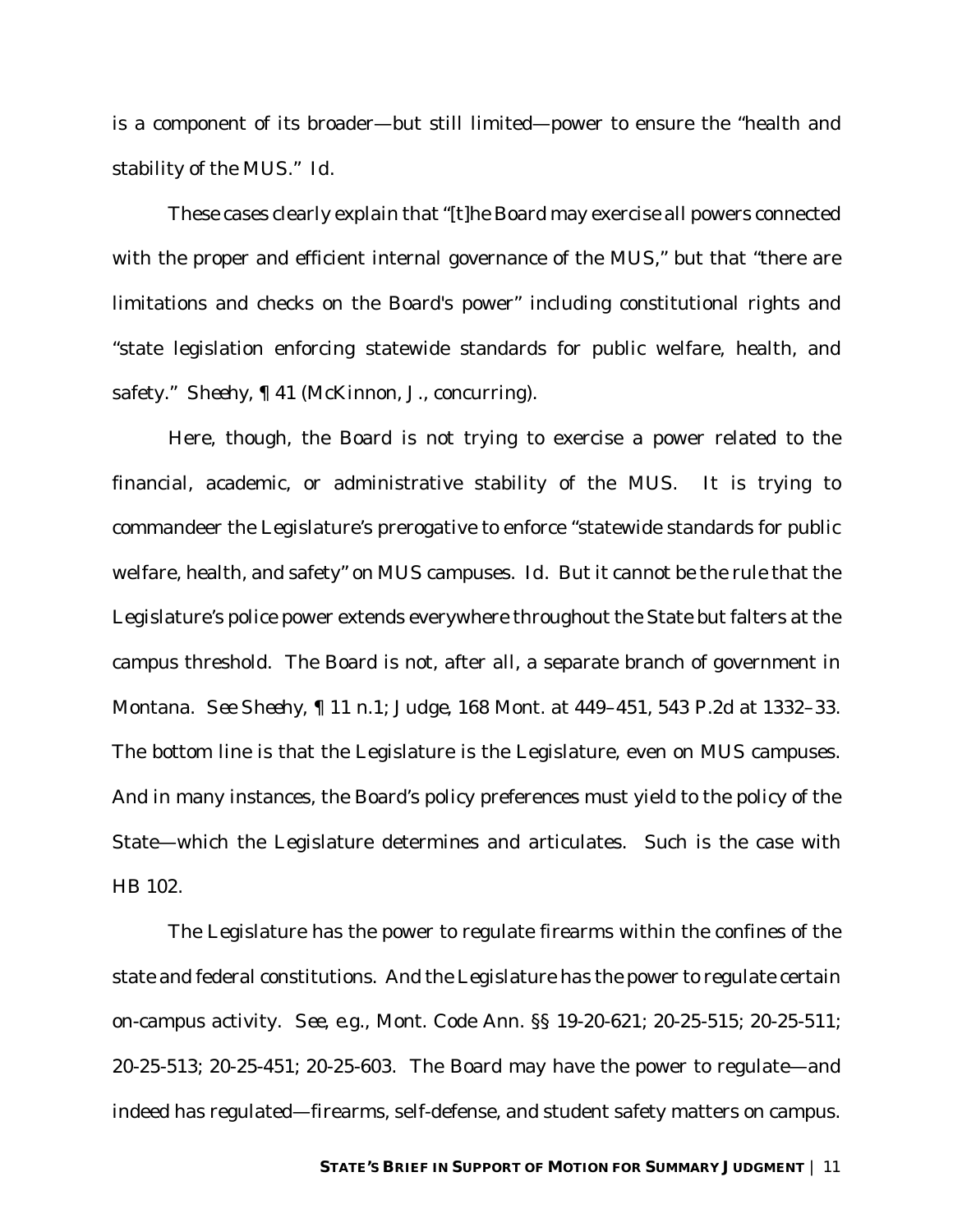But that does not preempt the Legislature from regulating those same issues on campus. The opposite it true; HB 102 has displaced Policy 1006.

This concurrent authority to regulate firearms on university campuses is seen in other states as well. In Colorado, the Colorado Concealed Carry Act is particularly relevant to this case. The Colorado Constitution authorizes the Colorado Board of Regents to "enact laws for the government of the university," C.R.S. § 23-20-112(1) (2011) and to "promulgate rules and regulations for the safety and welfare of students, employees, and property. § 23-20-106(1) (2011). Prior to the Concealed Carry Act, the Board had a policy in place prohibiting the carrying of handguns on campus. The Colorado Supreme Court held that although the Board's general powers were broad, by enacting the Colorado Concealed Carry Act, the Legislature "divested the Board of Regents of its authority to regulate concealed handgun possession on campus." *Regents of the Univ. of Colo. v. Students for Concealed Carry on Campus*, *LLC*, 2012 CO 17, 1 30, 271 P.3d 496, 502 (Colo. 2012) (en banc). That is, the Board's authority was limited and had to yield to the Legislature's regulatory authority on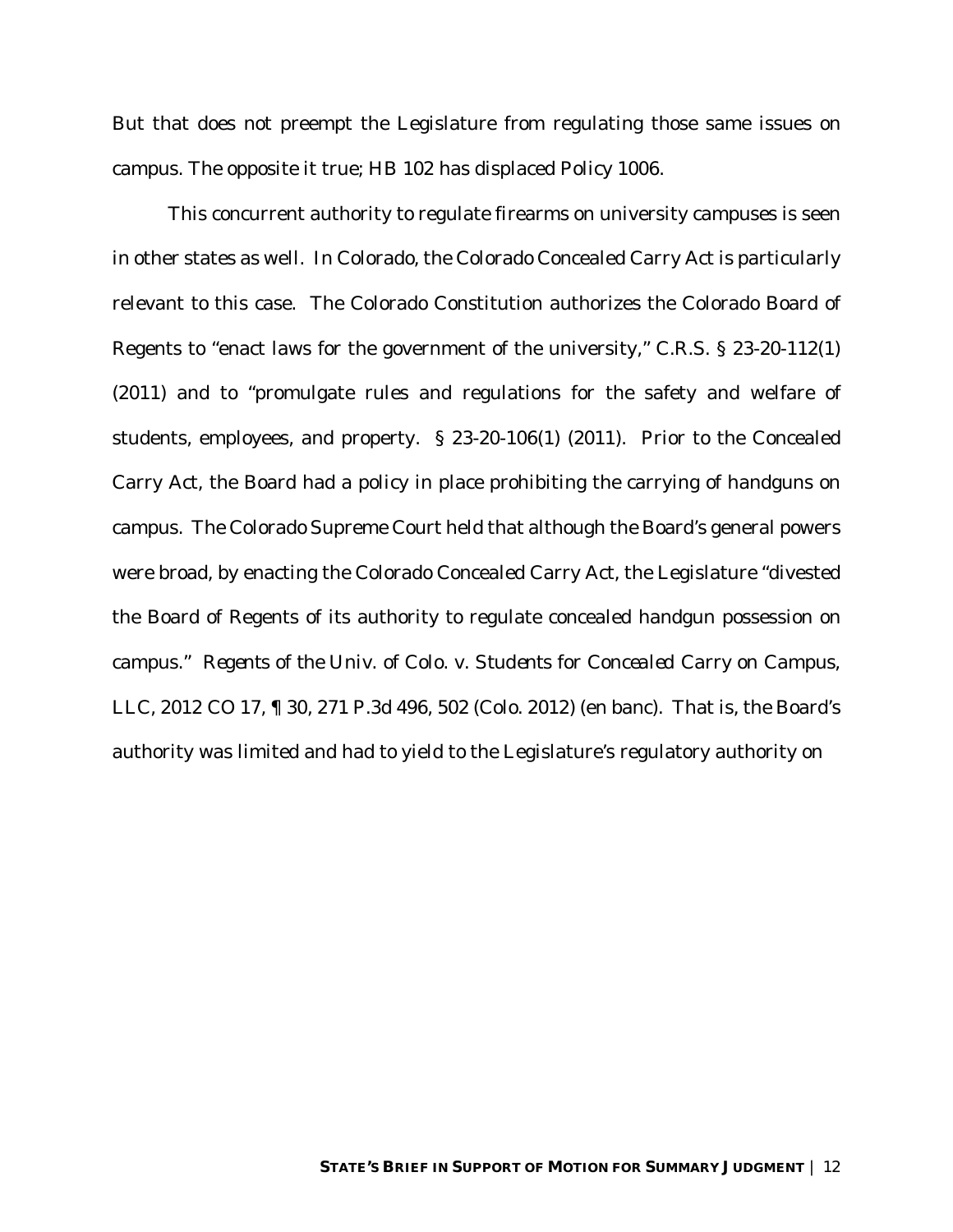the issue of concealed handgun possession on university campuses.<sup>5</sup>

Like in Colorado, the Montana Legislature has the authority to regulate firearms on campus. Although the Board possesses broad power to supervise and control MUS campuses, this doesn't mean that the Legislature can never act with respect to campus activity and property. HB 102 regulates important health, welfare, and safety concerns within the police power of the State as exercised by the Legislature. *Duck Inn*, 285 Mont. at 523, 949 P.2d at 1181; *Judge*, 168 Mont. at 449, 543 P.2d at 1332.

Because the Legislature can regulate firearms on MUS campuses, the next question is whether the Board's authority—like the Board in Colorado—must yield to the Legislature's authority.

## **C. The Legislature's Authority is Superior to the Board's Authority With Respect to Regulating Firearms**

The answer is yes, the Board's policy must yield. The Legislature's plenary power is superior to the Board's limited grant of authority under Article X, § 9. The State does not challenge Policy 1006, which has been in place in its current form since 2012. But now that the Legislature has implemented a new regulatory scheme for carrying concealed firearms on MUS campuses, the Board's policy can no longer be enforced.

<sup>5</sup> Other states have passed similar laws. In Texas, for example, public colleges cannot prohibit "concealed carry" on campuses. Tex. Gov't Code § 411.2031. Likewise, in Utah, the Legislature prohibits the Board from restricting the lawful possession or carrying of firearms. Utah Code Ann. § 53B-3-103. And in Georgia, the Legislature allows any weapons carry license holder to carry on campus except in limited circumstances. OCGA § 16-11-127.1(c)(20)(A)–(C).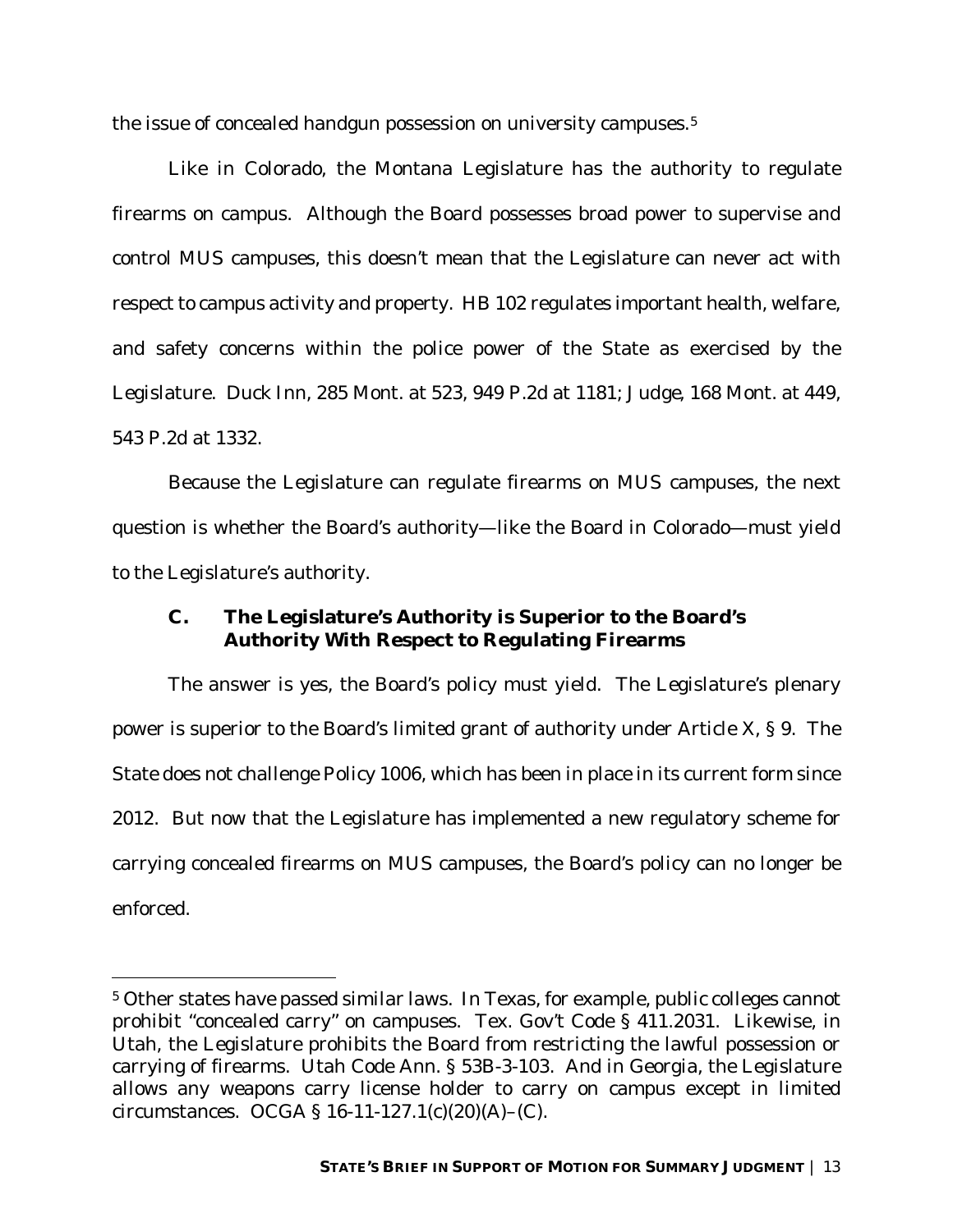When interpreting constitutional provisions, the Court is tasked with "giv[ing] effect to the intent of the people in adopting it." *State ex rel. Hinz v. Moody*, 71 Mont. 473, 481, 230 P. 575, 578 (1924). This intent is "found in the instrument itself." *Id.* The Court must first consider the text. Where the words used are plain and unambiguous, the Court must apply their "natural and ordinary meaning." *Id.* 481– 82, P. at 578–79. And these words do not "mean one thing at one time, and another at some subsequent time, when the circumstances may have so changed as perhaps to make a different rule in the case seem desirable." *Id.* at 483, P. at 579 (citations omitted). Constitutional provisions must be read to "give effect to all of the [the Constitution's] provisions." *State ex. rel. Corry v. Cooney*, 70 Mont. 355, 374–75, 225 P. 1007, 1014–15 (1924).

With that in mind, the Legislature is one of three branches of government and enjoys a broad grant of authority under the Montana Constitution. MONT. CONST. ART. III, § 1; V, § 1. "[R]epresenting the sovereign power of the state, [the Legislature] may exercise such power to any extent it may choose, except to the extent it is restrained or limited by the State or Federal Constitutions." *State ex rel. Du Fresne v. Leslie*, 100 Mont. 449, 454, 50 P.2d 959, 961 (1935); *see also Yellowstone Valley Elec. Coop. v. Ostermiller*, 187 Mont. 8, 14, 608 P.2d 491, 495 (1980) (noting the police power is "aimed at protecting the public health, safety and general welfare"); *Andre*, 101 Mont. at 371, 54 P.2d at 568 (describing police power as "a power of which the legislature cannot divest itself; and such body is the exclusive judge of the manner in which such police power shall be exercised, and its action should be liberally construed"); *Hilger v. Moore*, 56 Mont. 146, 163, 182 P. 477, 479 (1919) (Those "who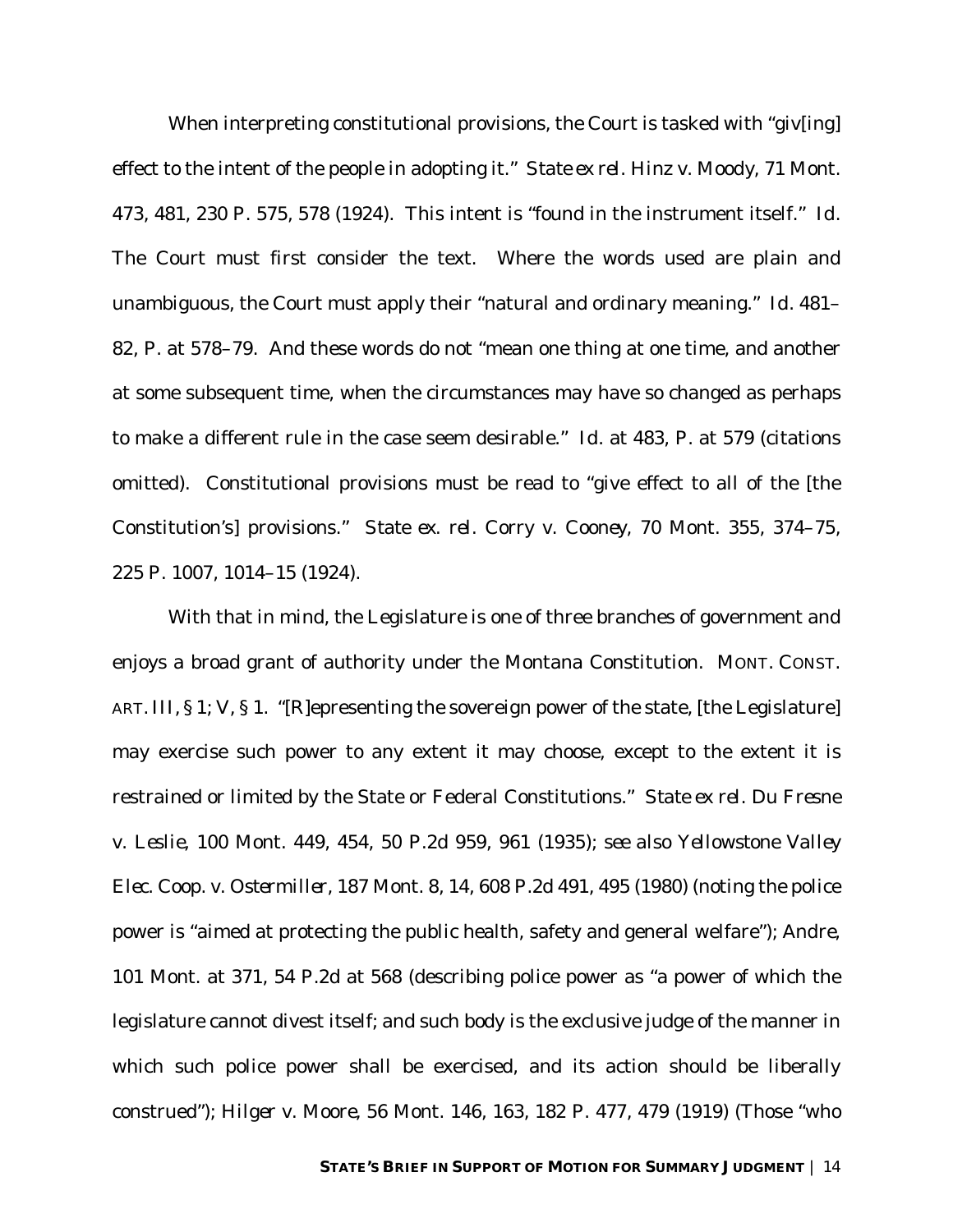seek[] to limit the power of the [legislature] must be able to point out the particular provision of the Constitution which contains the limitation expressed in no uncertain terms").

The Board, conversely, is one entity within the executive branch that the Constitution vests with limited authority. MONT. CONST. ART. X, § 9 (VESTING IN THE BOARD THE "FULL POWER, RESPONSIBILITY, AND AUTHORITY TO SUPERVISE, COORDINATE, MANAGE AND CONTROL THE MONTANA UNIVERSITY SYSTEM"). This "provision, like most, is couched in broad language, but it must not be read or construed in isolation." *Judge*, 168 Mont. at 443–44, 543 P.2d at 1329–30. The Constitution places "reasonable restraints" on the Board's authority under Article X, § 9. *Sheehy*, ¶ 44 (McKinnon, J., concurring). The Board's power is subject to "checks by the executive and legislative branches," and is limited to the "powers connected with the proper and efficient internal governance of the MUS." *Id.* ¶ 41.6

Because the Constitution grants the Legislature broad, plenary power, a party seeking "to limit the power of the [Legislature] must be able to point out the particular provision of the Constitution which contains the limitation expressed in no uncertain terms." *Hilger*, 56 Mont. at 163, 182 P. at 479 (quoting *State ex. rel. Evans v. Stewart*, 53 Mont. 18, 25, 161 P. 309, 312 (1916)). Here, there is no provision of the

<sup>6</sup> Section 5 of HB 102 prohibits the Board from violating students' constitutional rights—specifically students' right to keep or bear arms. The Board has challenged *even this* provision as unconstitutional. Surely the Board doesn't seriously argue that it may exercise power without regard for state and federal constitutional constraints? If it did make that argument, it would of course be wrong. The Board—like any other government entity—must concede that there are *some* limitations on its constitutional authority to regulate MUS campuses.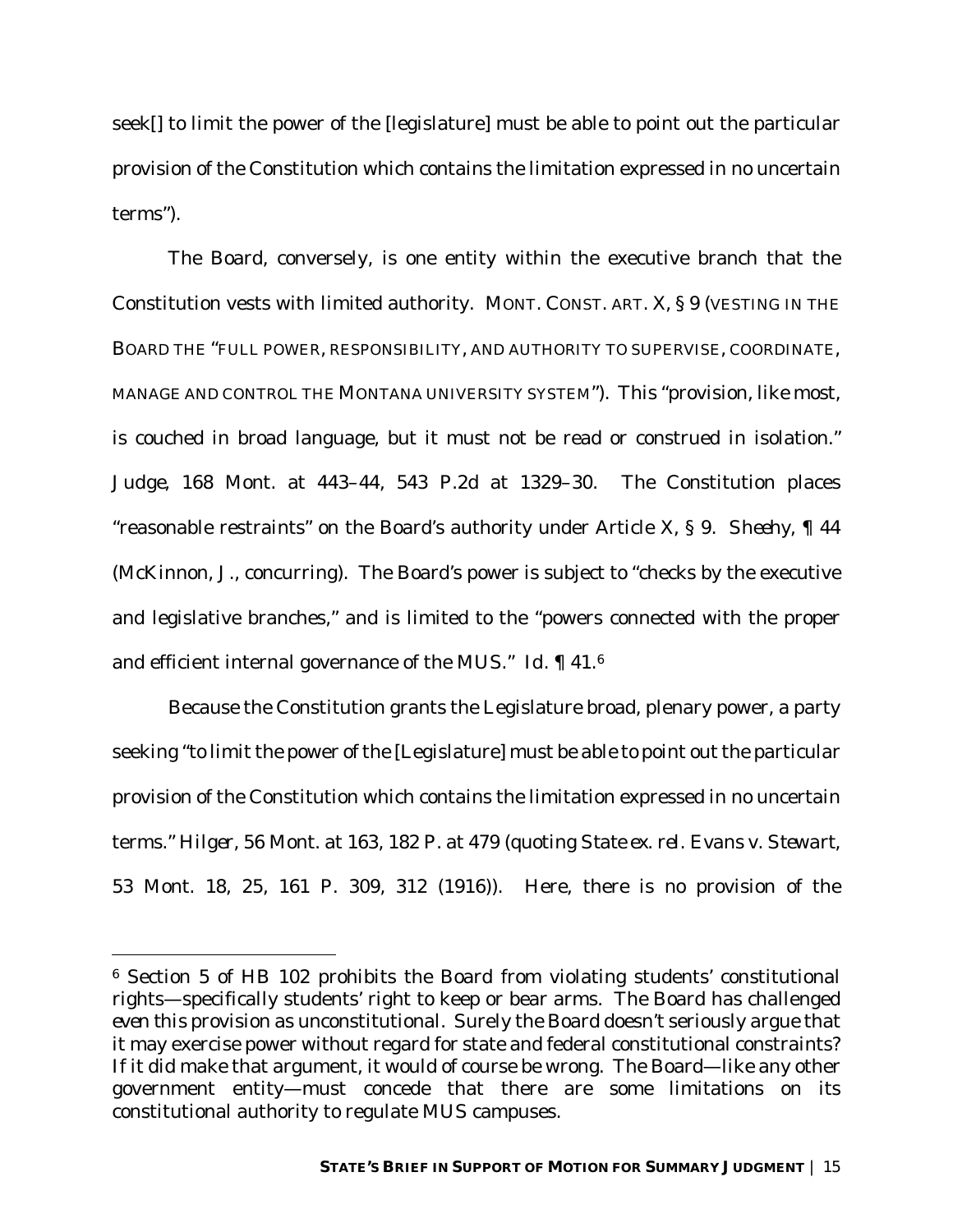Constitution that limits the Legislature's ability to regulate firearms on state property "in no uncertain terms."7 The Board points to the broad constitutional language that the Board has the power to "supervise, coordinate, manage and control the Montana university system." MONT. CONST. ART. X, § 9. But this is not a clear limitation of the Legislature's power—it is an affirmative grant of authority to the Board. And it is necessarily limited by other constitutional provisions. *See Judge*, 168 Mont. at 442–443, 543 P.2d at 1328–29 (noting that Article X, § 9 must be read with "reference to the rest of the Constitution")*.* As the State has already pointed out, the Legislature does regulate certain conduct and activity on MUS campuses. *See supra* Section II.B. The Constitution's grant of authority to the Board does not disable the Legislature from regulating all activities on MUS campuses. So the Board must do more than invoke Article X,  $\S$  9's broad and noncontextualized language which the courts, the Legislature, and the Board have always acknowledged is not an exclusive grant of power to the Board—as authority for the proposition that the Legislature may not enact measures to enhance the safety of students and everyone

<sup>7</sup> In Section 8 of HB 102, the Legislature removed the provision that stated:

This section does not limit the authority of the board of regents or other postsecondary institutions to regulate the carrying of weapons, as defined in 45-8-361(5)(b), on their campuses.

The Board tellingly doesn't argue that enacting this original subsection was a violation of its constitutional authority. If the Board's authority to regulate firearms on campus was a clear limitation of the Legislature's power, this subsection would have been wholly unnecessary and superfluous. But the Board apparently thinks this subsection was necessary to define its authority, for the Board now challenges HB 102, § 8, which deletes it. Arguing that Section 8 is unconstitutional would mean the Legislature lacks the power to repeal what it had the power to enact. This cannot be.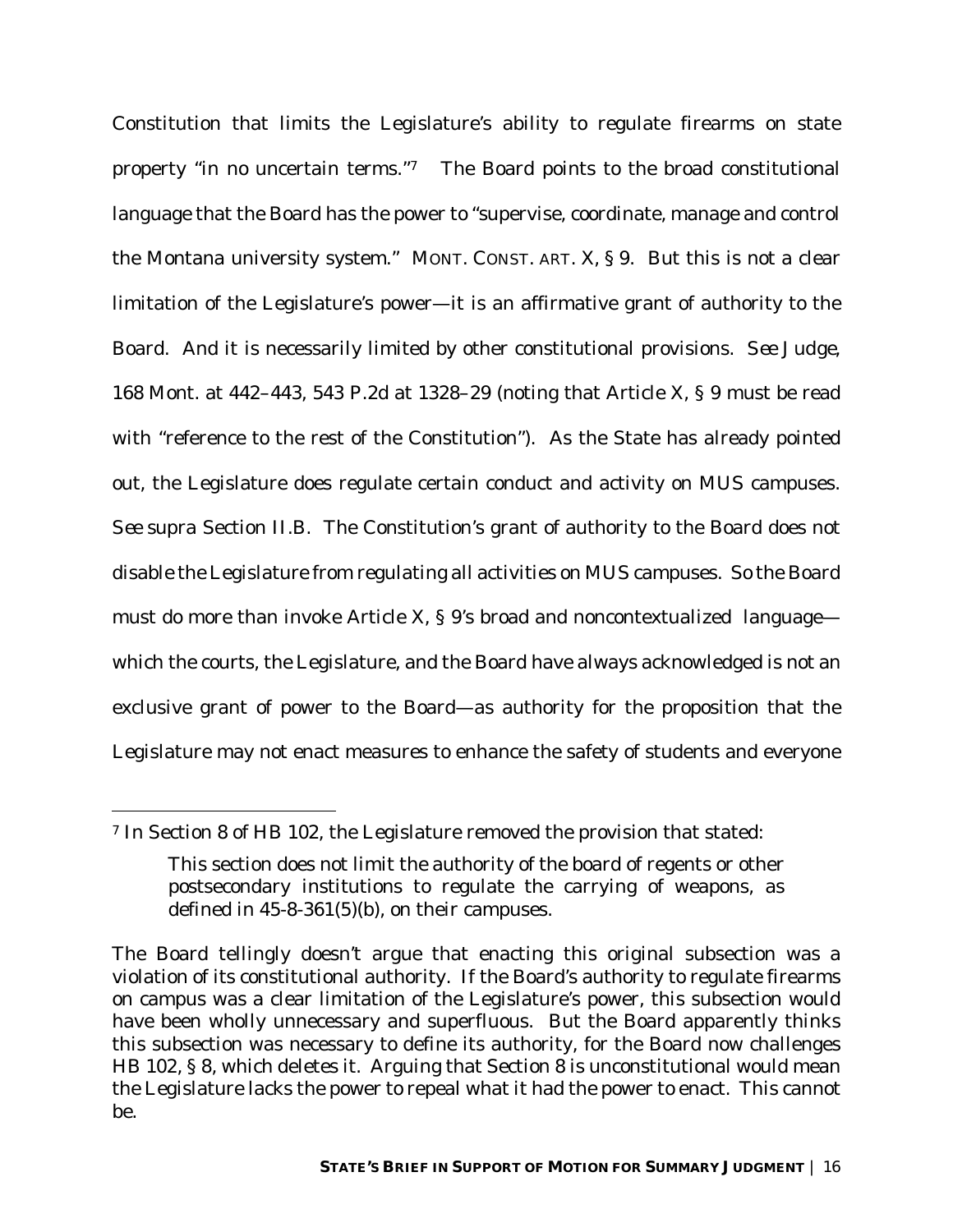else on MUS campuses.<sup>8</sup> If the Board's cursory argument was good enough, it would powerfully diminish the express text of the Constitution, which grants the Legislature the "legislative power." MONT. CONST. ART. V, § 1. The Board relies solely on these generalized statements about its own power to argue that the Legislature is boxed out from regulating the MUS. But that is simply bad constitutional analysis and defies experience. *See Judge*, 168 Mont. at 454, 543 P.2d at 1335 (noting that "any decision with respect to appropriations affects the management of the university system to some degree").

*Judge*, *Duck Inn*, and *Sheehy* all coherently define the Board's power. *See supra* Section II.B. The Board's authority cannot be read in isolation from other provisions in the Constitution and must be "harmonize[d] in a practical manner" with the Legislature's authority. *Judge*, 168 Mont. at 443–444, 543 P.2d at 1329–30. These constitutional provisions "place reasonable restraints upon the specific grant of autonomy in Article X, § 9." *Sheehy*, ¶ 44 (McKinnon, J., concurring). The Legislature—through statute—can likewise place restraints on the Board. *See Duck Inn*, 285 Mont. at 523, 949 P.2d at 1181 (The Board's power is subject to "the public policy of the State of Montana … through [the Legislature's] enactment of statutes").

<sup>8</sup> Indeed, this Court has already affirmed this principle. In its preliminary injunction order, this Court noted that the unqualified language of the Second Amendment to the United States Constitution is nevertheless not absolute. *See*  Preliminary Injunction Order [Dkt. 19] at 10; Order Denying Intervention Motions [Dkt. 46] at 10. That point is well taken here: broad constitutional provisions—even strictly construed— cannot be read in isolation. Yet the Board's entire argument relies on this interpretive fallacy.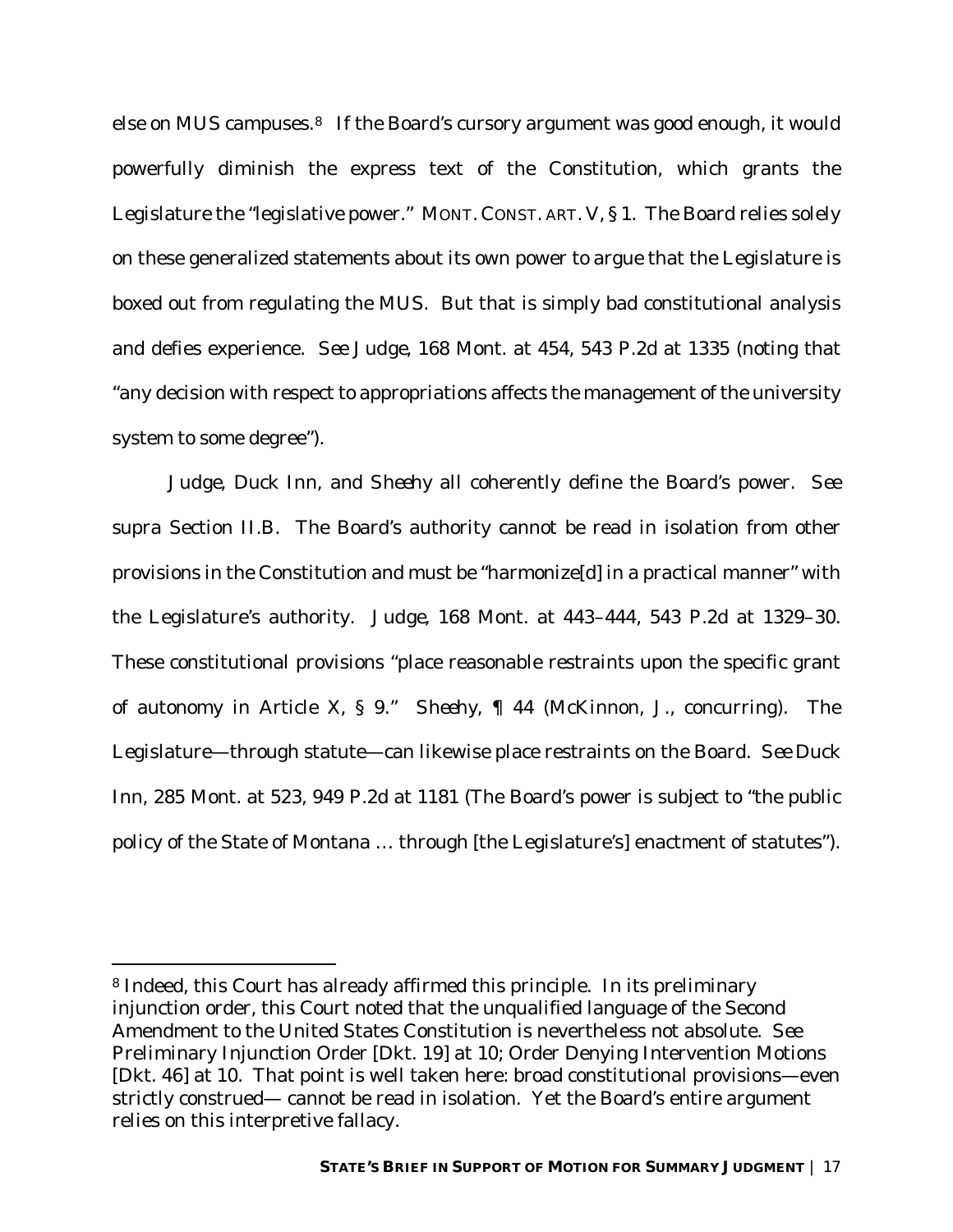When the Board's authority conflicts with the statutory or constitutional provisions, the Board's authority must give way.

Justice McKinnon's concurrence in *Sheehy* makes clear that "[t]he Board cannot abridge rights protected by the federal or state constitutions, and is subject to state legislation enforcing state-wide standards for public welfare, health, and safety." *Sheehy*, ¶ 41 (McKinnon, J., concurring). In this case, the right to bear arms is protected by both the Montana and United States Constitutions; and while this right is not absolute, HB 102 expresses the statewide policy determination that government restraints on that right should be virtually eliminated. HB 102 is the Legislature's determination that campus carry and the right to self-defense is in the interest of public welfare, health, and safety. *McDonald v. City of Chicago*, 561 U.S. 742, 767 (2010) ("[I]ndividual self-defense is 'the central component' of the Second Amendment right.") (emphasis in original); *see also District of Columbia v. Heller*, 554 U.S. 570, 592 (2008) (noting that the Second Amendment "guarantee[s] the individual right to possess and carry weapons in case of confrontation").

As an aid to facilitate textual interpretation, the Court may also consider the "historical and surrounding circumstances under which the Framers drafted the Constitution, the nature of the subject matter they faced, and the objective they sought to achieve." *Nelson v. Billings*, 2018 MT 36, ¶ 14, 390 Mont. 290, 412 P.3d 1058. The 1972 constitutional convention debate provides insight into the intent of the framers when they drafted Article X, § 9. The framers unequivocally rejected treating the Board as a fourth branch of government. *Verbatim Transcript of March 11, 1972*, 6 Montana Constitutional Convention, at 2124–32 (1979); *see also Judge*,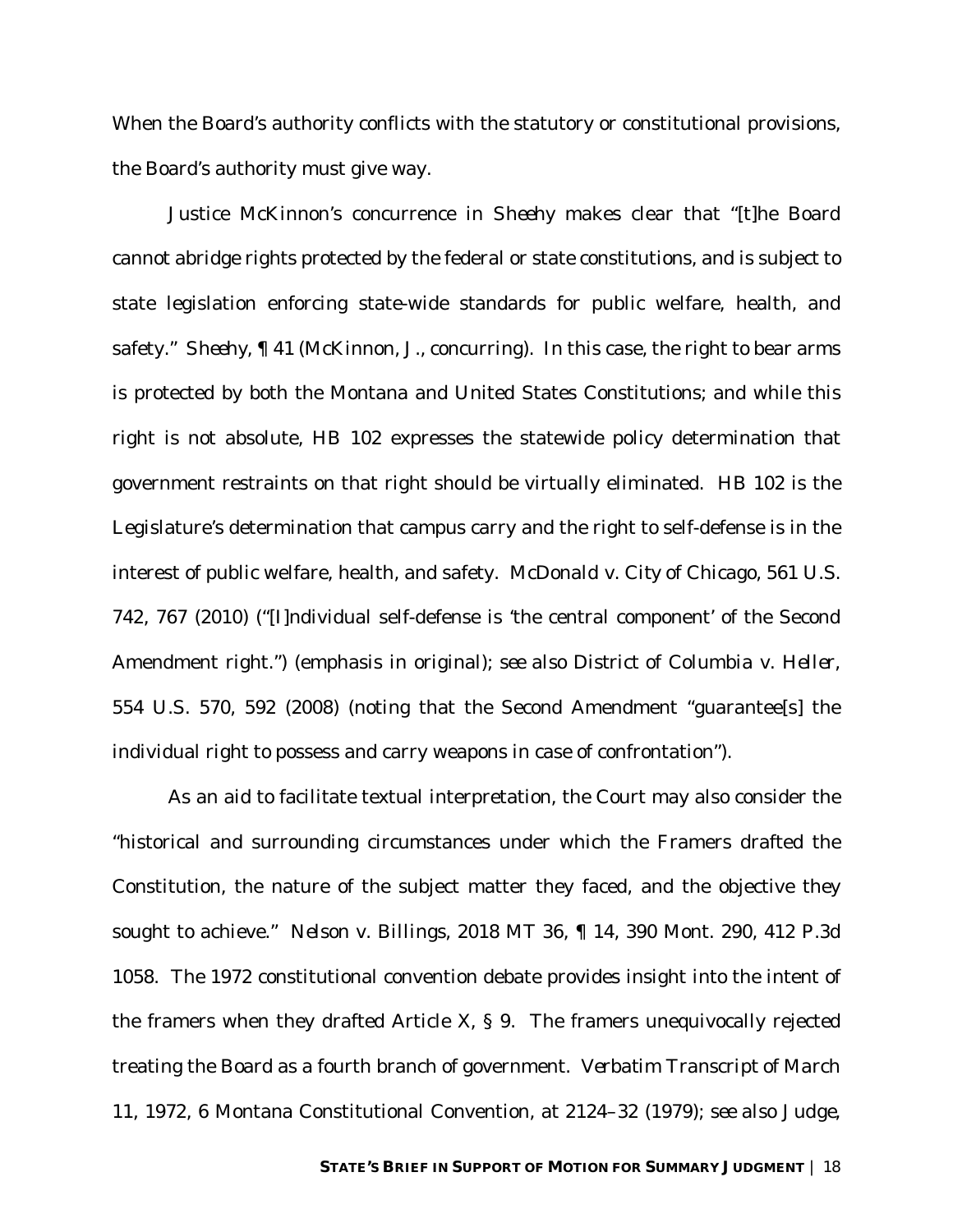168 Mont. at 442, 543 P.2d at 1328; *Mitchell v. Univ. of Mont.*, 240 Mont. 261, 264– 65, 783 P.2d 1337, 1339–40 (1989) (holding that the Board of Regents is not a "local governmental entity" and is not a "legislative body"). They made clear that the Board, while exercising independent authority, is still subject to the "public policy of this state." *Judge*, 168 Mont. at 449, 543 P.2d at 1332; *see also Sheehy*, ¶ 37 (McKinnon, J., concurring).

The delegates discussed the Board overseeing "academic, financial, and administrative affairs," which are precisely the powers at issue in *Duck Inn*, *Judge*, and *Sheehy*. 6 Montana Constitutional Convention, at 2110 (1981). They discussed the Board controlling the hiring and firing of faculty members. *Id.* at 2127, 2134. They discussed the Board managing the acquisition of equipment for classrooms, *id.* at 2128, entering into contracts for library binding services, *id.* at 2138–39, and signing requisition slips for paper clips, *id.* at 2127. The State readily concedes that the Board's power includes more than paper clip acquisition, *see Judge* at 168 Mont. 454, 543 P.2d at 1335, but the constitutional history supports the fact that the Board's authority is limited and subservient—in most instances—to that of the Legislature. *See Hilger*, 56 Mont. at 163, 182 P. at 479 (requiring an express limitation of the Legislature's authority).

This interpretation of Article X,  $\S$  9 is also consistent with the statutorily enumerated powers of the Board. *See* Mont. Code Ann. § 20-25-301. These powers when exercised, must be consistent with the laws of the State. *Id.* § 20-35-301(2), (3), (6). Specifically, the power to provide "rules for the government of the [MUS] system" is still "subject to the laws of the state." § 20-25-301(3). This is further evidence that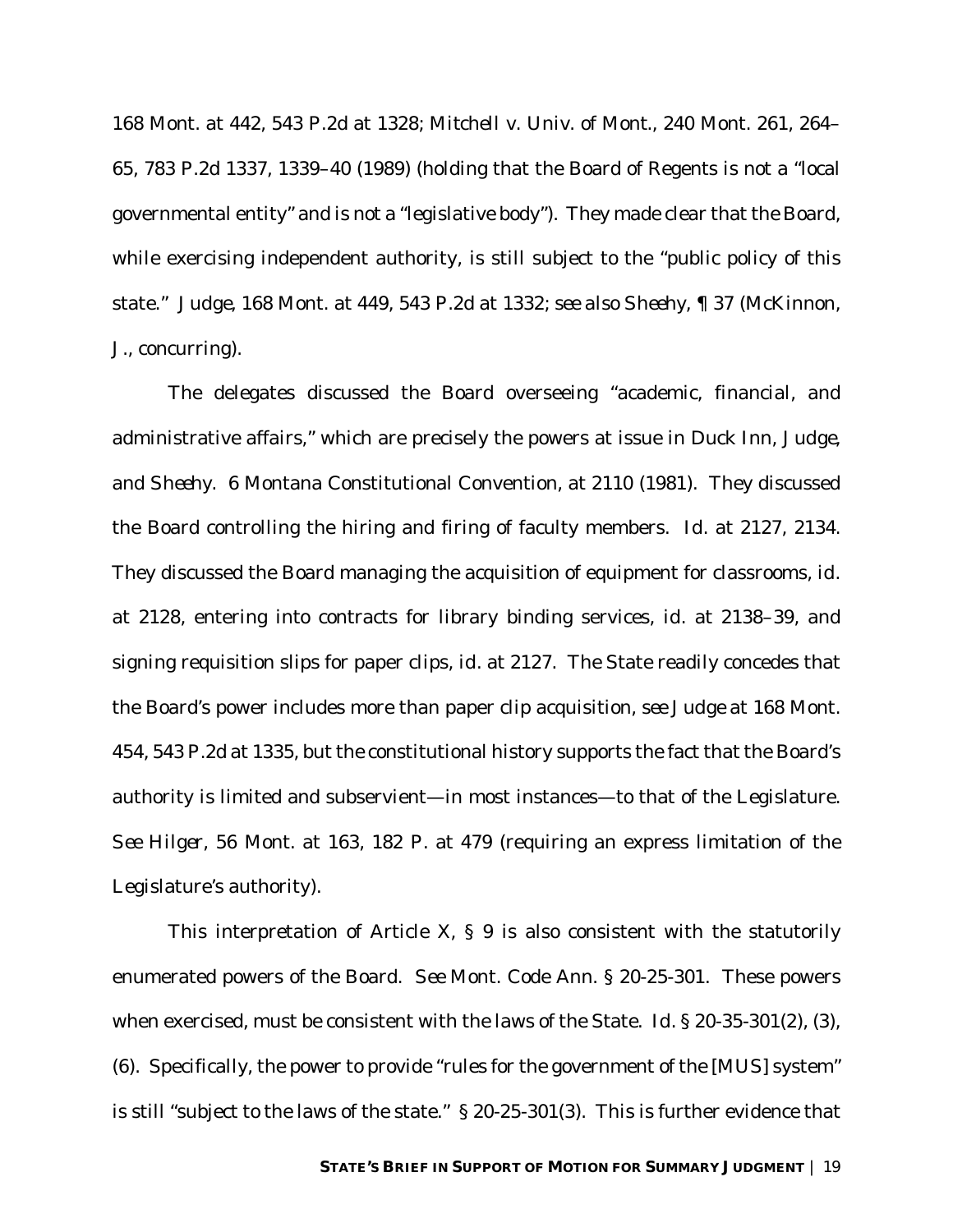the Board's authority is still subject to legislative authority. See Sheehy,  $\P$  41 (McKinnon, J., concurring); Judge, 168 Mont. at 449, 543 P.2d at  $1332.9$ 

In this case, the Legislature has acted within its constitutional authority to provide for the public welfare, health, and safety by allowing individuals to carry firearms on campus for self-defense. Because there is no express limitation on the Legislature's authority to regulate this activity, and because the constitutional convention did not intend to grant the Board exclusive authority over this type of activity, the Board's policy must yield to the Legislature's policymaking power, as reflected in HB 102.

#### **CONCLUSION**

For the foregoing reasons, the State respectfully requests that this Court grant summary judgment in favor of the State. The State requests 20 minutes for oral argument.

DATED this 15th day of September, 2021.

**AUSTIN KNUDSEN** Montana Attorney General 215 North Sanders P.O. Box 201401 Helena. MT 59620-1401

 $Bv: \subset$ 

Kathleen L. Smithgall **Assistant Solicitor General** 

Counsel for Respondent

<sup>&</sup>lt;sup>9</sup> Likewise, the Board is subject to executive controls. The executive branch appoints members to the Board of Regents, and the Governor is an ex officio member of the Board. The Governor is also given the power to request and obtain information in writing under oath from the Regents. MONT. CONST. ART. VI,  $\S\S 8$ , 15; art. X,  $\S 9(3)$ .